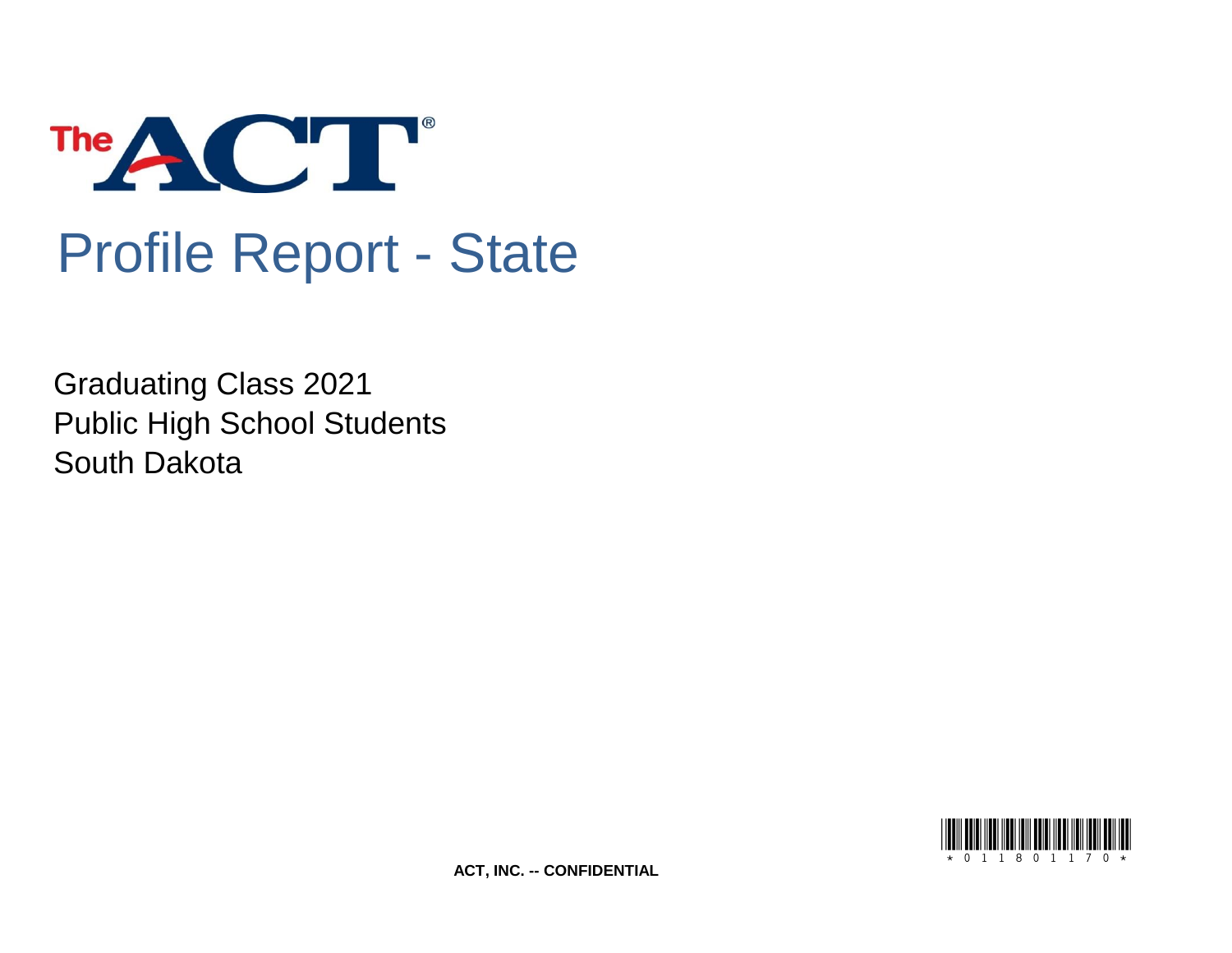### New to your 2021 Profile Report

For 2020-2021, contents of the ACT Profile Report remain consistent with last year.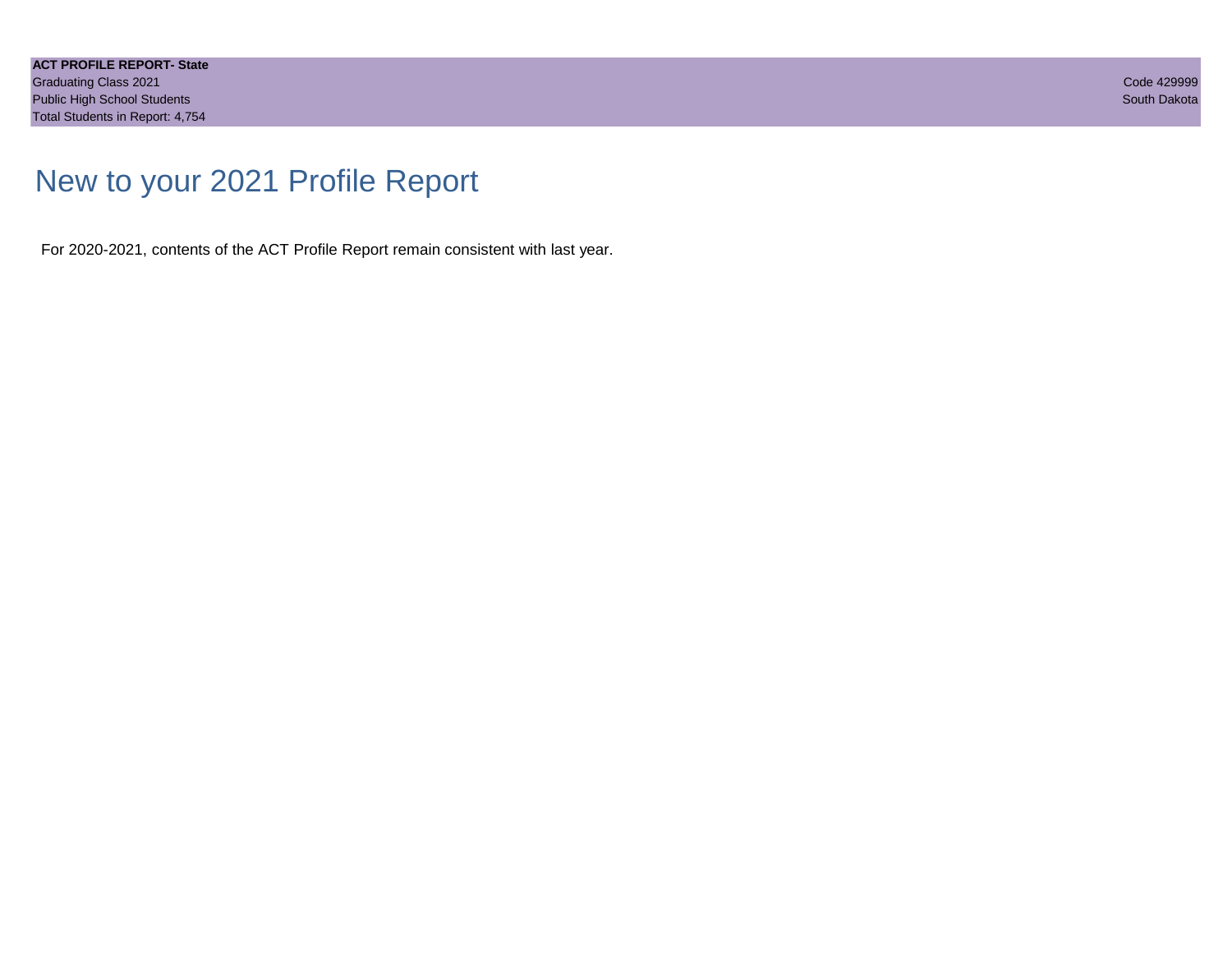### **Table of Contents**

| <b>Section I: Executive Summary</b>                             | Page 5  | Section III: College Readiness & Impact of Course Rigor                         | Page 17 |
|-----------------------------------------------------------------|---------|---------------------------------------------------------------------------------|---------|
| Average Composite Scores: 5 Years of Testing                    |         | Percent of Students Meeting 3 or 4 College Readiness                            |         |
| Percent Meeting 3 or 4 Benchmarks: 5 Years of Testing           |         | Benchmarks by Core College Curriculum Status                                    |         |
| Percent Meeting STEM Benchmark: 5 Years of Testing              |         | Percent of Students in College and Career Readiness Standards (CCRS)            |         |
| Percent Taking A Core Curriculum: 5 Years of Testing            |         | Score Ranges                                                                    |         |
| Five Year Trends--Percent of Students Who Met                   |         | Percent of Students Who Met ACT College Readiness Benchmark Scores              |         |
| <b>College Readiness Benchmarks</b>                             |         | by Gender                                                                       |         |
| Five Year Trends-Average ACT Scores                             |         | Percent of Students Who Met ACT College Readiness Benchmark Scores              |         |
| Five Year Trends-Average ACT Scores by Level of Preparation     |         | by Race/Ethnicity                                                               |         |
| Five Year Trends-Percent and Average Composite Score            |         | Likely ACT National Career Readiness Certificate (NCRC) Level                   |         |
| by Race/Ethnicity                                               |         | Based Upon ACT Composite Score                                                  |         |
| Five Year Trends-Achievement in STEM                            |         | College Readiness Benchmark Percent and Average ACT Scores                      |         |
| Proficiency Toward Understanding Complex Text                   |         | by Overall High School Curriculum                                               |         |
|                                                                 |         | College Readiness Benchmark Percent and Average ACT Scores                      |         |
| <b>Section II: Academic Achievement</b>                         | Page 11 | by Content-Specific Curriculum                                                  |         |
| Average ACT Composite Scores by Race and Core Curriculum Status |         | College Readiness Benchmark Percent and Average ACT Scores                      |         |
| ACT Score Distributions, Cumulative Percents, and Averages      |         | by Common Course Patterns                                                       |         |
| <b>Subject Area Reporting Categories</b>                        |         | College Readiness Benchmark Percent and Average ACT Scores                      |         |
| Average ACT Composite Scores for Race/Ethnicity                 |         | for Gender by Common Course Patterns                                            |         |
| by Level of Preparation                                         |         |                                                                                 |         |
| Average ACT Scores by Race/Ethnicity                            |         | <b>Section IV: Career and Educational Aspirations</b>                           | Page 25 |
| Average ACT Composite Scores for Gender by Level of Preparation |         | Average ACT Composite Scores                                                    |         |
| Average ACT Scores by Gender                                    |         | by Race and Student Postsecondary Aspirations                                   |         |
| <b>ACT Score Quartile Values</b>                                |         | Distribution of Planned Educational Majors for All Students<br>by College Plans |         |
|                                                                 |         | Average ACT Composite Scores for Racial/Ethnic Groups                           |         |
|                                                                 |         | by Post-Secondary Educational Aspirations                                       |         |
|                                                                 |         | Students' Score Report Preferences at Time of Testing                           |         |
|                                                                 |         | <b>Section V: Optional Writing Test Results</b>                                 | Page 31 |
|                                                                 |         | Average ACT Writing Scores by Race/Ethnicity                                    |         |
|                                                                 |         | Average ACT English Language Arts Constituent Scores                            |         |
|                                                                 |         | by Race/Ethnicity and Gender for Students Who Took ACT Writing                  |         |
|                                                                 |         | Average ACT English Language Arts Outcomes                                      |         |

by Race/Ethnicity and Gender for Students Who Took ACT Writing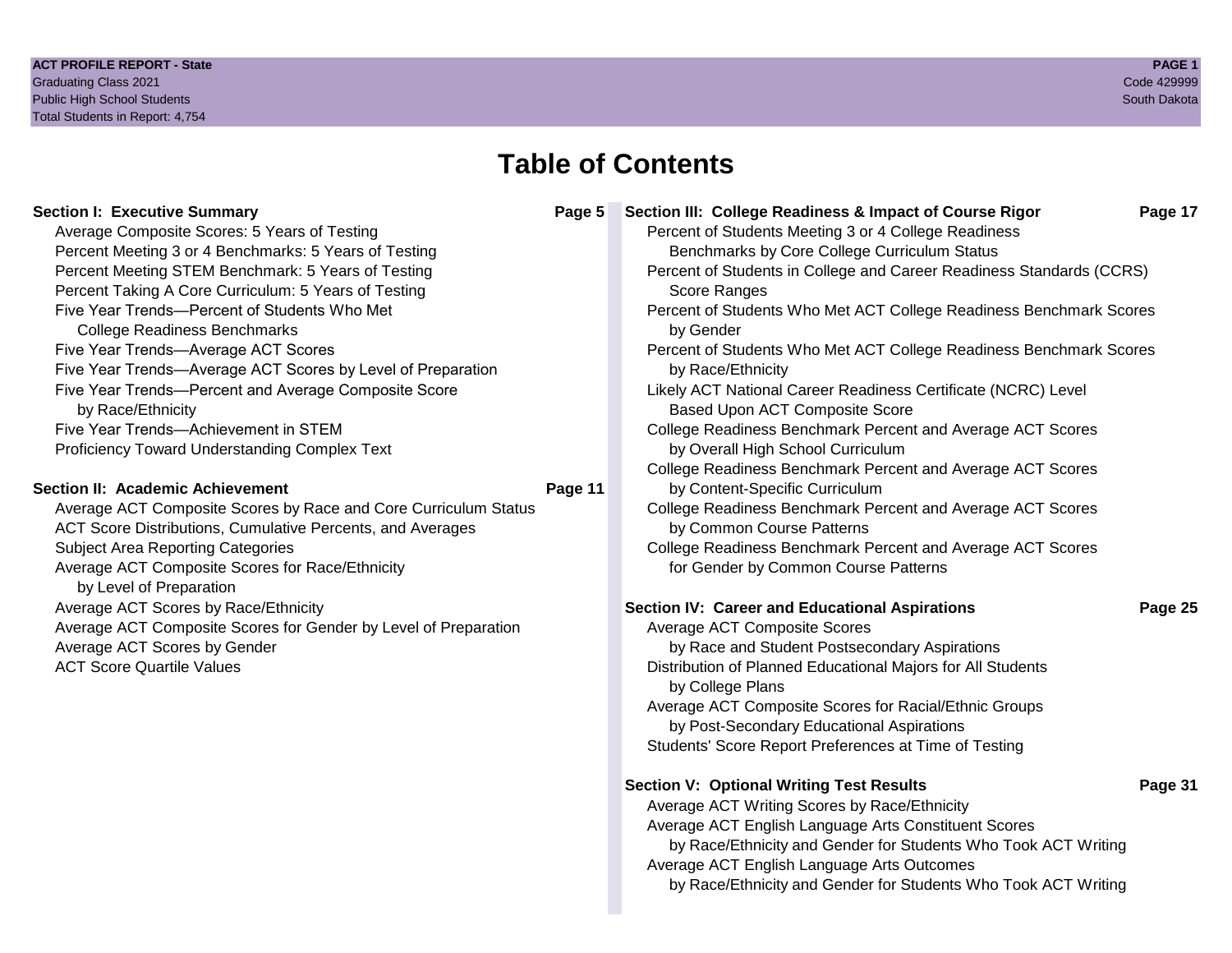We are pleased to provide this 2021 Graduating Class ACT Profile Report. This report summarizes the preparation and performance of your 2021 graduates who took the ACT as sophomores, juniors, or seniors under standard- or extendedtime conditions and achieved a college reportable composite score. The most recent set of test information is used in your report for students testing more than once.

This report focuses on:

**Performance** - student test performance in the context of college readiness

**Access** - number of your graduates exposed to college entrance testing and the percent of race/ethnicity participation

**Course Selection** - percent of students pursuing a core curriculum

**Course Rigor** - impact of rigorous coursework on achievement

**College Readiness** - percent of students meeting ACT College Readiness Benchmark Scores in each content area

**Awareness** - extent to which student aspirations match performance

**Articulation** - colleges and universities to which your students send test results

Each year, test data for a school, district, and the state represents a different cohort of students. ACT encourages educators to focus on trends (3, 5, 10 years), not year-to-year changes. Such changes can represent normal – even expected – fluctuations. On the other hand, trend lines offer more insight into what is happening in a school, district, or the state.

Furthermore, ACT encourages educators to measure student performance in the context of college readiness measures. The focus should be on the number and percentage of students who met or exceeded ACT's College Readiness Benchmark Scores, a measure that is much more meaningful and understandable than an average composite score for a group of students.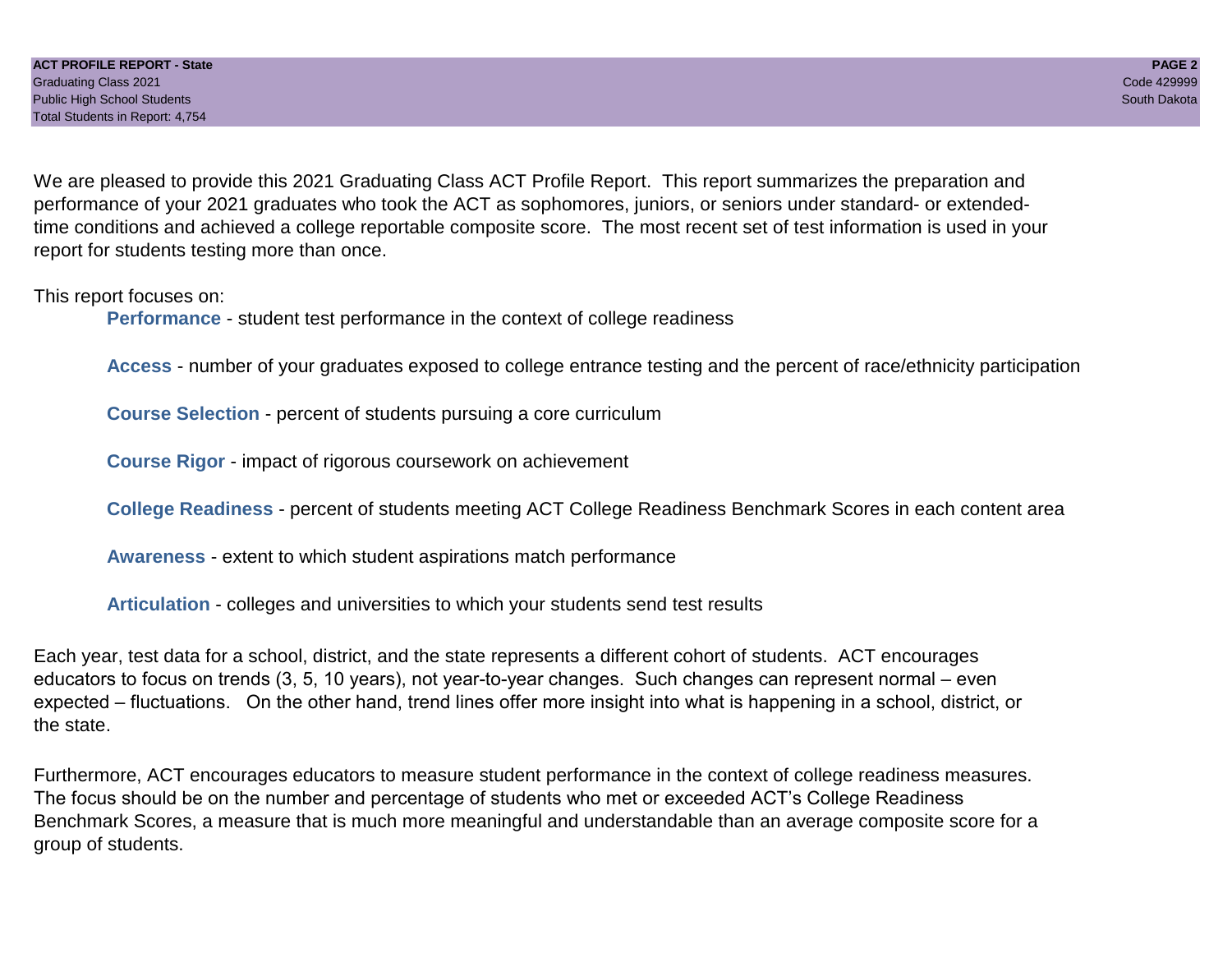### **The ACT is a curriculum-based measure of college readiness. ACT components include:**

Tests of academic achievement in English, math, reading, science, STEM, and (optional) ELA and writing High school grade and course information Student Profile Section Career Interest Inventory

### **The ACT:**

Every few years, ACT conducts the **ACT National Curriculum Survey** to ensure its curriculum-based assessment tools accurately measure the skills high school teachers teach and instructors of entry-level college courses expect. The ACT is the only college readiness test designed to reflect the results of such a survey.

ACT's **College and Career Readiness Standards** are sets of statements intended to help students, parents and educators understand the meaning of test scores. The standards relate test scores to the types of skills needed for success in high school and beyond. They serve as a direct link between what students have learned and what they are ready to do next. The ACT is the only college readiness test for which scores can be tied directly to standards. College and Career Readiness Standards to the Classroom interpretive guides can be found at www.act.org/content/act/en/education-and-career-planning/college-and-career-readinessstandards.html.

The ACT reports **College Readiness Benchmark Scores** – A benchmark score is the minimum score needed on an ACT subjectarea test to indicate a 50% chance of obtaining a B or higher or about a 75% chance of obtaining a C or higher in the corresponding credit-bearing college courses, which include English Composition, Algebra, Social Science, Biology, STEM and ELA. These scores were empirically derived based on the actual performance of students in college.

| <b>College Course/Course Area</b> | <b>ACT Score</b> | <b>Benchmark Score</b> |
|-----------------------------------|------------------|------------------------|
| <b>English Composition</b>        | English          | 18                     |
| Algebra                           | Mathematics      | 22                     |
| <b>Social Sciences</b>            | Reading          | 22                     |
| <b>Biology</b>                    | Science          | 23                     |
| <b>STEM</b>                       | <b>STEM</b>      | 26                     |
| FI A                              | FI A             | 20                     |

For more information, go to www.act.org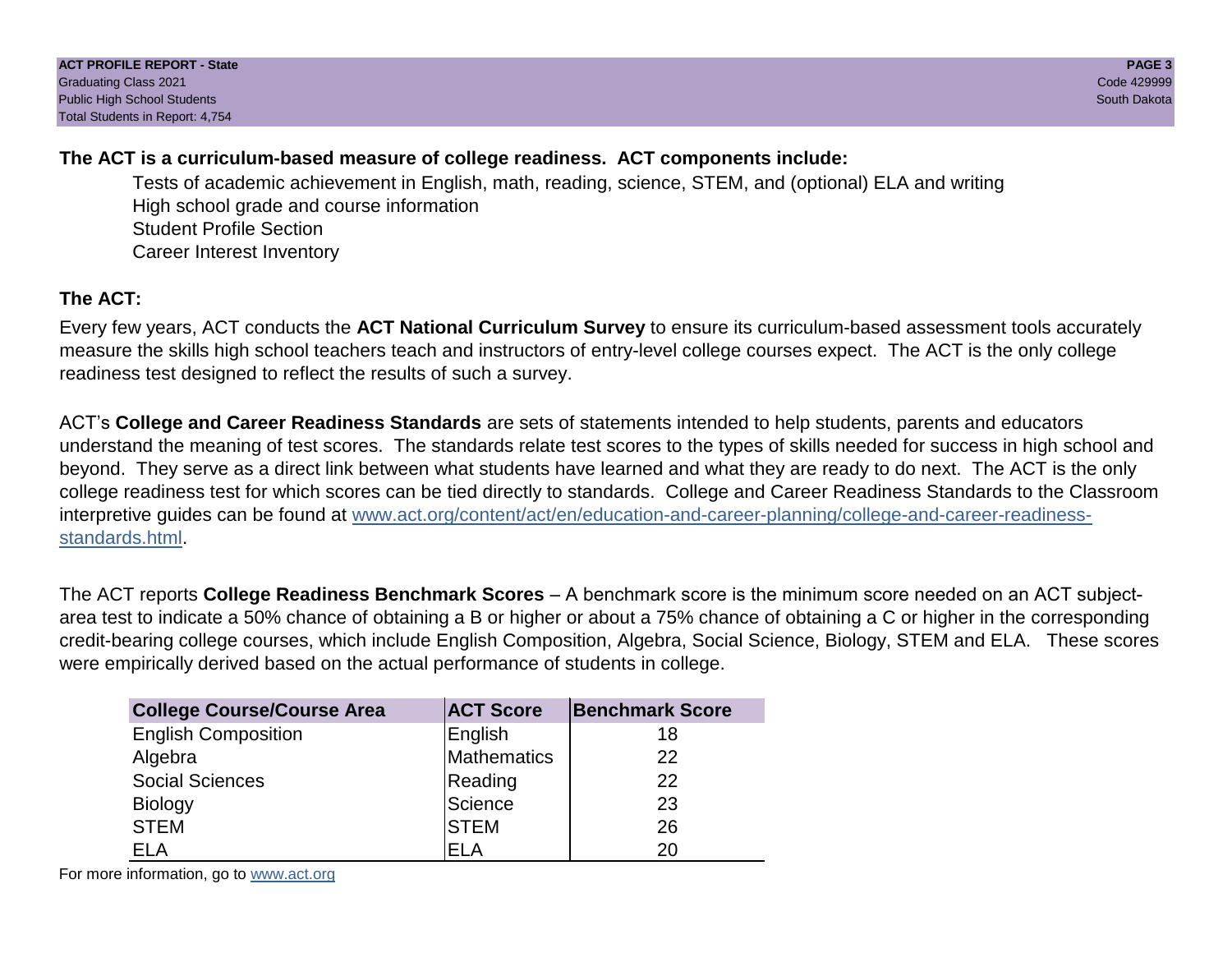### **How to Improve Scores and Increase College Readiness**

30% of your students met all four ACT College Readiness Benchmark Scores (Table 1.1). To improve students' scores and increase the percentage of students identified as college ready, ACT suggests:

PROVIDING ACCESS FOR ALL STUDENTS TO TAKE THE ACT: 4,754 of your students are included in this report (the 'cohort'). Increasing access insures that more students have the opportunity to consider college and allows the reader to use this report to evaluate how well courses and instructional programs are preparing students for college and work.

MAKING CORE CURRICULUM A PRIORITY: Emphasize the need for all students to develop college and work ready skills, regardless of postsecondary aspirations. 83% of the students in the cohort reported taking courses that would be considered 'Core or More' (Table 1.4).

MAKING SURE STUDENTS ARE TAKING THE RIGHT KINDS OF COURSES: Table 3.8 reports 3% of the cohort took less than three years of math courses. Of these students, 8% were college ready. 13% of the cohort reported taking a course sequence of Algebra I, Algebra II, and Geometry. 16% of these students were college ready. In comparison, 54% of the students who took 3 or more years of math beyond Algebra I, Algebra II, and Geometry were college ready. Getting more students ready for Algebra prior to 9th grade will increase the chances that students will be prepared for and take advanced-level math courses.

Similarly, Table 3.8 reports 7% of the cohort took less than three years of natural science courses. 30% of these students were college ready. In comparison, 47% of students who took at least three years of science coursework were college ready.

EVALUATING RIGOR OF COURSES: Table 3.1 reports the percentage of students falling in each of the ACT College and Career Readiness Standards score ranges. For example, approximately 44% of the cohort fall into the lowest three Mathematics score ranges. To increase these students' achievement, identify the standards they should focus on next by accessing ACT's College and Career Readiness Standards at at www.act.org/content/act/en/education-and-career-planning/college-and-career-readiness-standards.html.

PLAN GUIDANCE ACTIVITIES BASED ON STUDENTS' CAREER AND COLLEGE ASPIRATIONS: Data in Tables 4.1 and 4.2 enable the reader to determine if aspirations are consistent with academic performance and whether, among students with similar aspirations, academic performance is consistent across racial/ethnic groups.

For more information on interpreting data in this report, or to learn how ACT can help your students improve their readiness for college and the workplace, contact ACT Customer Service at 319-337-1365 or customerservices@act.org.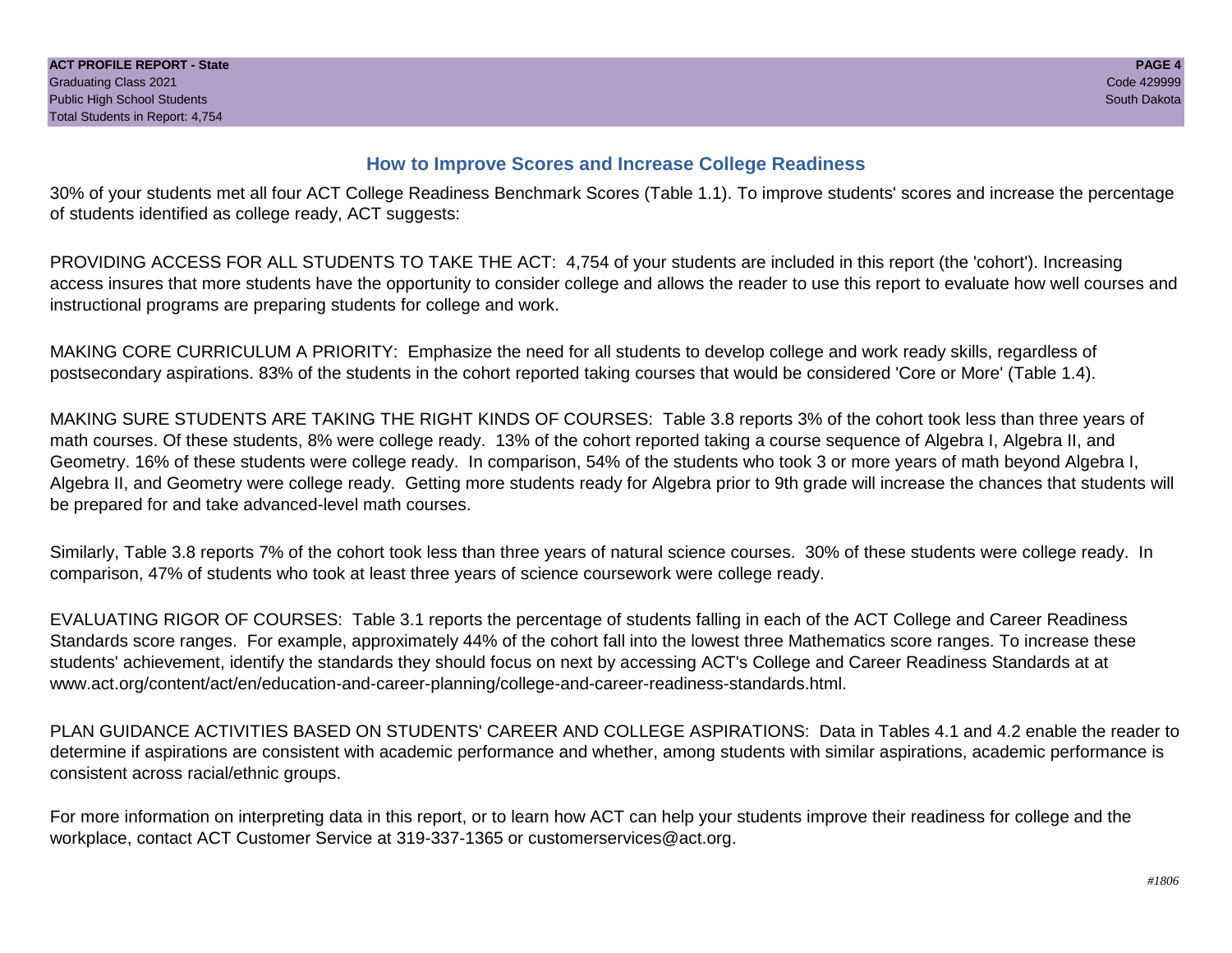## Section I Executive Summary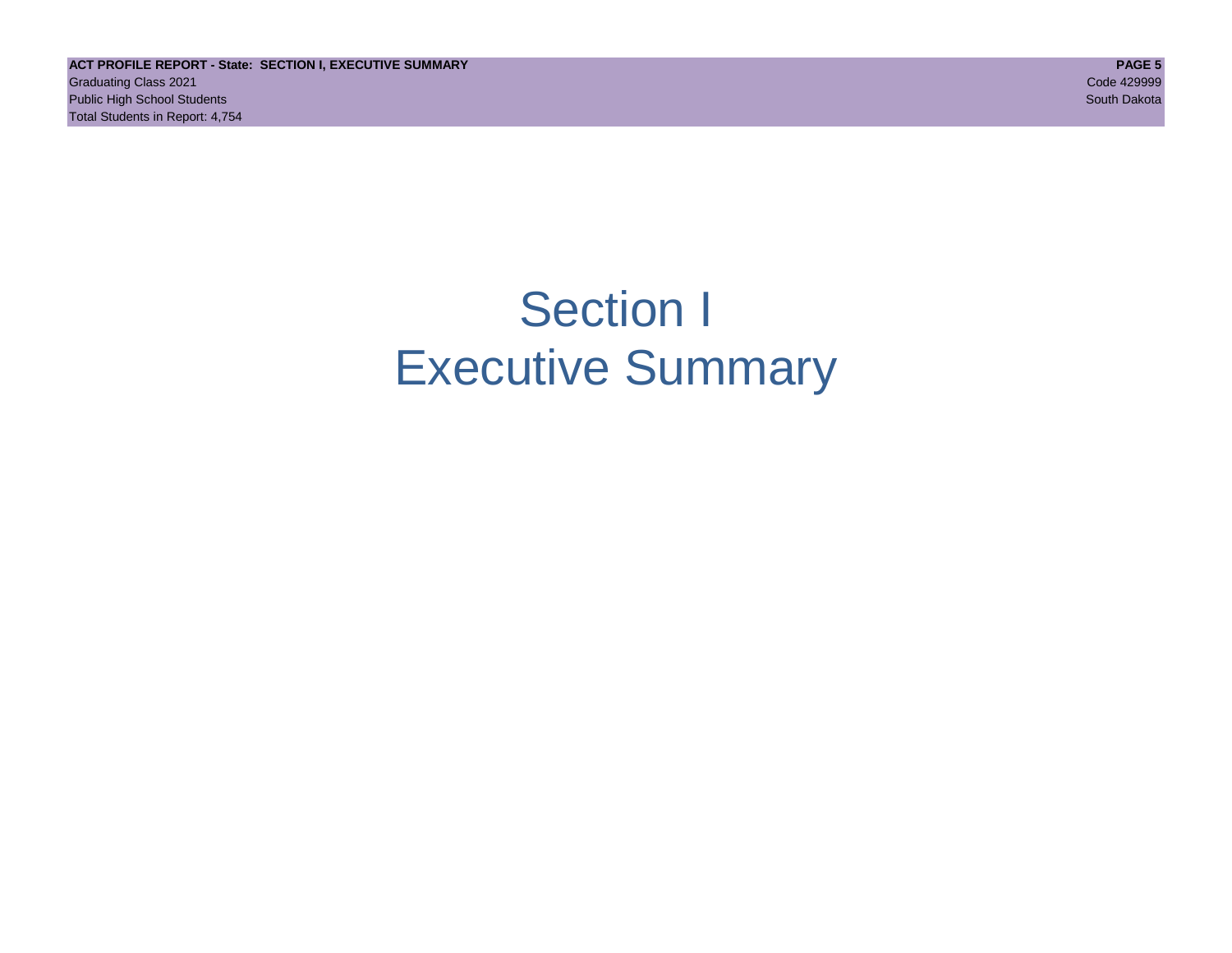#### **ACT PROFILE REPORT - State: SECTION I, EXECUTIVE SUMMARY PAGE 6** Graduating Class 2021 Code 429999 Public High School Students South Dakota Company of the Company of the Company of the Company of the Company of the Company of the Company of the Company of the Company of the Company of the Company of the Company of the C Total Students in Report: 4,754







#### **Figure 1.3. Percent Meeting STEM Benchmark: 5 Years of Testing\* Figure 1.4. Percent Taking A Core Curriculum: 5 Years of Testing\***



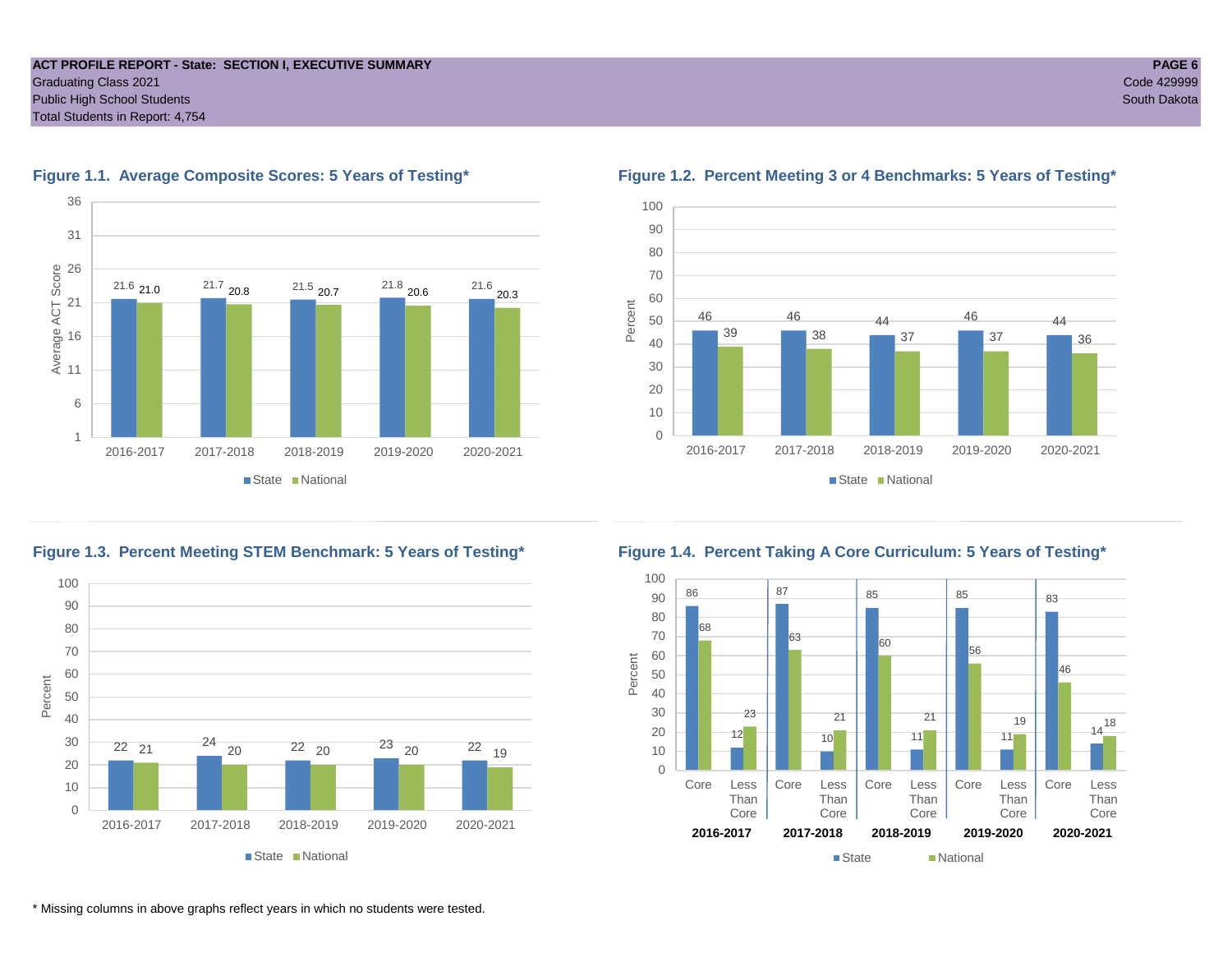#### **ACT PROFILE REPORT - State: SECTION I, EXECUTIVE SUMMARY PAGE 7**

Graduating Class 2021 Code 429999 Public High School Students South Dakota

Total Students in Report: 4,754

#### **Table 1.1. Five Year Trends—Percent of Students Who Met College Readiness Benchmarks**

|      |              | <b>Number of Students</b> |              | <b>Percent Who Met Benchmarks</b> |       |                    |                |          |              |                |                     |          |  |  |
|------|--------------|---------------------------|--------------|-----------------------------------|-------|--------------------|----------------|----------|--------------|----------------|---------------------|----------|--|--|
|      |              | Tested                    |              | <b>English</b>                    |       | <b>Mathematics</b> |                | Reading  |              | <b>Science</b> | <b>Met All Four</b> |          |  |  |
| Year | <b>State</b> | <b>National</b>           | <b>State</b> | National                          | State | National           | State          | National | <b>State</b> | National       | <b>State</b>        | National |  |  |
| 2017 | 6,027        | 2,030,038                 | 67           | 61                                | 48    | 41                 | 53             | 47       | 45           | 37             | 32                  | 27       |  |  |
| 2018 | 6,078        | 1,914,817                 | 67           | 60                                | 49    | 40                 | 52             | 46       | 46           | 36             | 31                  | 27       |  |  |
| 2019 | 5,707        | ,782,820                  | 65           | 59                                | 46    | 39                 | 5 <sup>1</sup> | 45       | 44           | 36             | 29                  | 26       |  |  |
| 2020 | 5,277        | .670,497                  | 67           | 58                                | 49    | 37                 | 53             | 45       | 44           | 36             | 31                  | 26       |  |  |
| 2021 | 4,754        | ,295,349                  | 65           | 56                                | 46    | 36                 | 52             | 44       | 45           | 35             | 30                  | 25       |  |  |

#### **Table 1.2. Five Year Trends—Average ACT Scores**

|      |              | <b>Number of Students</b> |              |                | <b>Average ACT Scores</b> |                    |       |                 |              |                |                  |          |  |  |
|------|--------------|---------------------------|--------------|----------------|---------------------------|--------------------|-------|-----------------|--------------|----------------|------------------|----------|--|--|
|      |              | Tested                    |              | <b>English</b> |                           | <b>Mathematics</b> |       | <b>Reading</b>  |              | <b>Science</b> | <b>Composite</b> |          |  |  |
| Year | <b>State</b> | <b>National</b>           | <b>State</b> | National       | <b>State</b>              | National           | State | <b>National</b> | <b>State</b> | National       | <b>State</b>     | National |  |  |
| 2017 | 6,027        | 2,030,038                 | 20.5         | 20.3           | 21.4                      | 20.7               | 22.1  | 21.4            | 21.9         | 21.0           | 21.6             | 21.0     |  |  |
| 2018 | 6,078        | 1,914,817                 | 20.6         | 20.2           | 21.5                      | 20.5               | 22.2  | 21.3            | 22.1         | 20.7           | 21.7             | 20.8     |  |  |
| 2019 | 5.707        | ,782,820                  | 20.4         | 20.1           | 21.2                      | 20.4               | 22.1  | 21.2            | 21.8         | 20.6           | 21.5             | 20.7     |  |  |
| 2020 | 5.277        | .670,497                  | 20.7         | 19.9           | 21.6                      | 20.2               | 22.4  | 21.2            | 22.0         | 20.6           | 21.8             | 20.6     |  |  |
| 2021 | 4,754        | 1,295,349                 | 20.3         | 19.6           | 21.3                      | 19.9               | 22.4  | 20.9            | 21.9         | 20.4           | 21.6             | 20.3     |  |  |

#### **Table 1.3. Five Year Trends—Average ACT Scores Nationwide**

|      | <b>Number of Students</b> |                |                    | <b>Average ACT Scores</b> |                |                  |
|------|---------------------------|----------------|--------------------|---------------------------|----------------|------------------|
| Year | <b>Tested</b>             | <b>English</b> | <b>Mathematics</b> | <b>Reading</b>            | <b>Science</b> | <b>Composite</b> |
| 2017 | 2,030,038                 | 20.3           | 20.7               | 21.4                      | 21.0           | 21.0             |
| 2018 | 1,914,817                 | 20.2           | 20.5               | 21.3                      | 20.7           | 20.8             |
| 2019 | ,782,820                  | 20.1           | 20.4               | 21.2                      | 20.6           | 20.7             |
| 2020 | ,670,497                  | 19.9           | 20.2               | 21.2                      | 20.6           | 20.6             |
| 2021 | ,295,349                  | 19.6           | 19.9               | 20.9                      | 20.4           | 20.3             |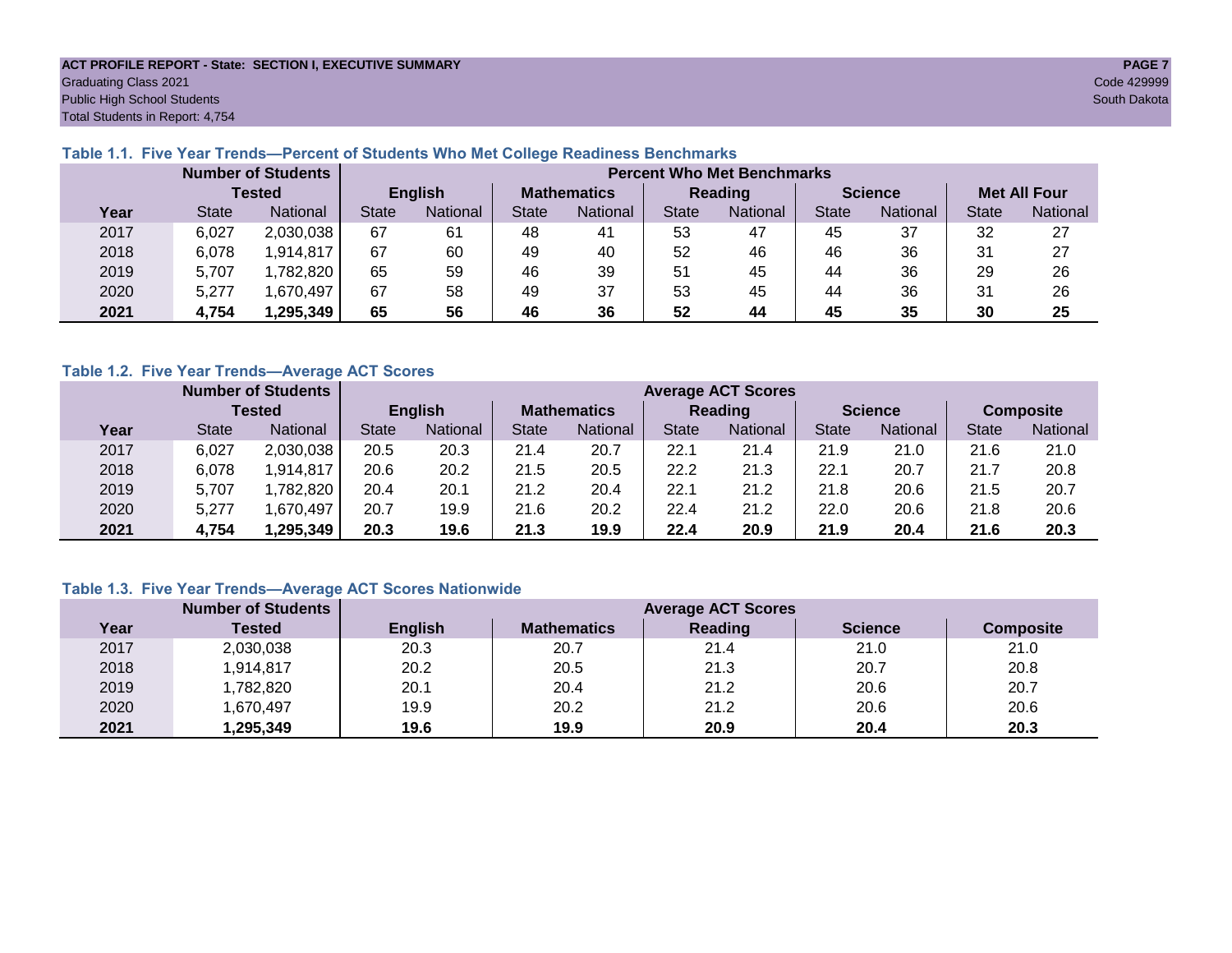#### **ACT PROFILE REPORT - State: SECTION I, EXECUTIVE SUMMARY PAGE 8** Graduating Class 2021 Code 429999 Public High School Students South Dakota (Control of the Control of the Control of the Control of the Control of the Control of the Control of the Control of the Control of the Control of the Control of the Control of the

|      |         |                        |      |                      |         |                |         |                    |         | <b>Average ACT Scores</b> |         |                   |         |                  |
|------|---------|------------------------|------|----------------------|---------|----------------|---------|--------------------|---------|---------------------------|---------|-------------------|---------|------------------|
|      |         | Number of              |      |                      |         |                |         |                    |         |                           |         |                   |         |                  |
|      |         | <b>Students Tested</b> |      | Percent <sup>2</sup> |         | <b>English</b> |         | <b>Mathematics</b> |         | <b>Reading</b>            |         | <b>Science</b>    |         | <b>Composite</b> |
|      |         |                        | Core | Less                 |         |                |         |                    |         |                           |         |                   |         |                  |
|      | Core or | Less than              | or   | than                 | Core or | Less than      | Core or | Less than          | Core or | Less than                 | Core or | Less than         | Core or | Less than        |
| Year | More    | Core                   | More | Core                 | More    | Core           | More    | Core               | More    | Core                      | More    | Core <sup>®</sup> | More    | Core             |
| 2017 | 5,176   | 694                    | 86   | 12                   | 21.1    | 17.7           | 21.9    | 19.0               | 22.6    | 19.5                      | 22.4    | 19.7              | 22.1    | 19.1             |
| 2018 | 5,295   | 607                    | 87   | 10                   | 21.1    | 17.8           | 22.0    | 19.2               | 22.6    | 20.0                      | 22.5    | 19.9              | 22.2    | 19.3             |
| 2019 | 4,879   | 646                    | 85   | 11                   | 20.9    | 18.1           | 21.6    | 19.1               | 22.5    | 20.2                      | 22.2    | 19.9              | 21.9    | 19.4             |
| 2020 | 4,495   | 605                    | 85   | 11                   | 21.2    | 18.5           | 22.0    | 19.7               | 22.8    | 20.5                      | 22.4    | 20.2              | 22.2    | 19.9             |
| 2021 | 3,927   | 660                    | 83   | 14                   | 20.9    | 18.2           | 21.8    | 19.2               | 22.9    | 20.3                      | 22.3    | 20.1              | 22.1    | 19.6             |

#### **Table 1.4. Five Year Trends—Average ACT Scores by Level of Preparation**

<sup>1</sup>"Core or More" results correspond to students taking four or more years of English AND three or more years each of math, social studies, and natural science.

 $2$ Percent of all students tested. Numbers will not add up to 100% due to student non-response.

#### **Table 1.5. Five Year Trends—Percent and Average Composite Score by Race/Ethnicity**

|                                        |       | 2017   |      |       | 2018          |          |       | 2019 |      |       | 2020 |      |       | 2021 |      |
|----------------------------------------|-------|--------|------|-------|---------------|----------|-------|------|------|-------|------|------|-------|------|------|
| <b>Race/Ethnicity</b>                  | N     | %      | Avg  | N     | $\frac{9}{6}$ | Avg      | N     | %    | Avg  | N     | %    | Avg  | N     | %    | Avg  |
| <b>All Students</b>                    | 6,027 | 100    | 21.6 | 6,078 | 100           | 21.7     | 5,707 | 100  | 21.5 | 5.277 | 100  | 21.8 | 4,754 | 100  | 21.6 |
| <b>Black/African American</b>          | 106   | $\sim$ | 18.1 | 104   |               | 18.0     | 111   |      | 17.8 | 86    | ົ    |      | 85    |      | 18.5 |
| American Indian/Alaska Native          | 467   | 8      | 16.2 | 400   |               | 16.0     | 477   | o    | 15.9 | 240   | 5    | 16.4 | 195   |      | 16.3 |
| White                                  | 4,734 | 79     | 22.4 | 4.743 | 78            | 22.5     | 4,345 | 76   | 22.4 | 4,311 | 82   | 22.3 | 3,899 | 82   | 22.1 |
| Hispanic/Latino                        | 213   | 4      | 19.7 | 269   | 4             | 19.5     | 226   | 4    | 19.8 | 202   |      | 20.4 | 187   |      | 19.7 |
| Asian                                  | 77    |        | 21.3 | 89    |               | 20.3     | 86    |      | 21.2 | 90    | ົ    | 21.8 | 85    |      | 22.4 |
| Native Hawaiian/Other Pacific Islander | 3     |        | 14.0 | 5     |               | $17.2$ . |       |      | 13.0 | 2     | 0    | 14.0 |       |      |      |
| Two or more races                      | 266   | 4      | 20.5 | 295   |               | 20.9     | 283   | 5    | 20.6 | 222   |      | 20.7 | 229   |      | 20.7 |
| Prefer not to respond/No response      | 161   | 3      | 21.0 | 173   |               | 21.0     | 178   |      | 21.7 | 124   | ົ    | 21.8 | 74    |      | 22.2 |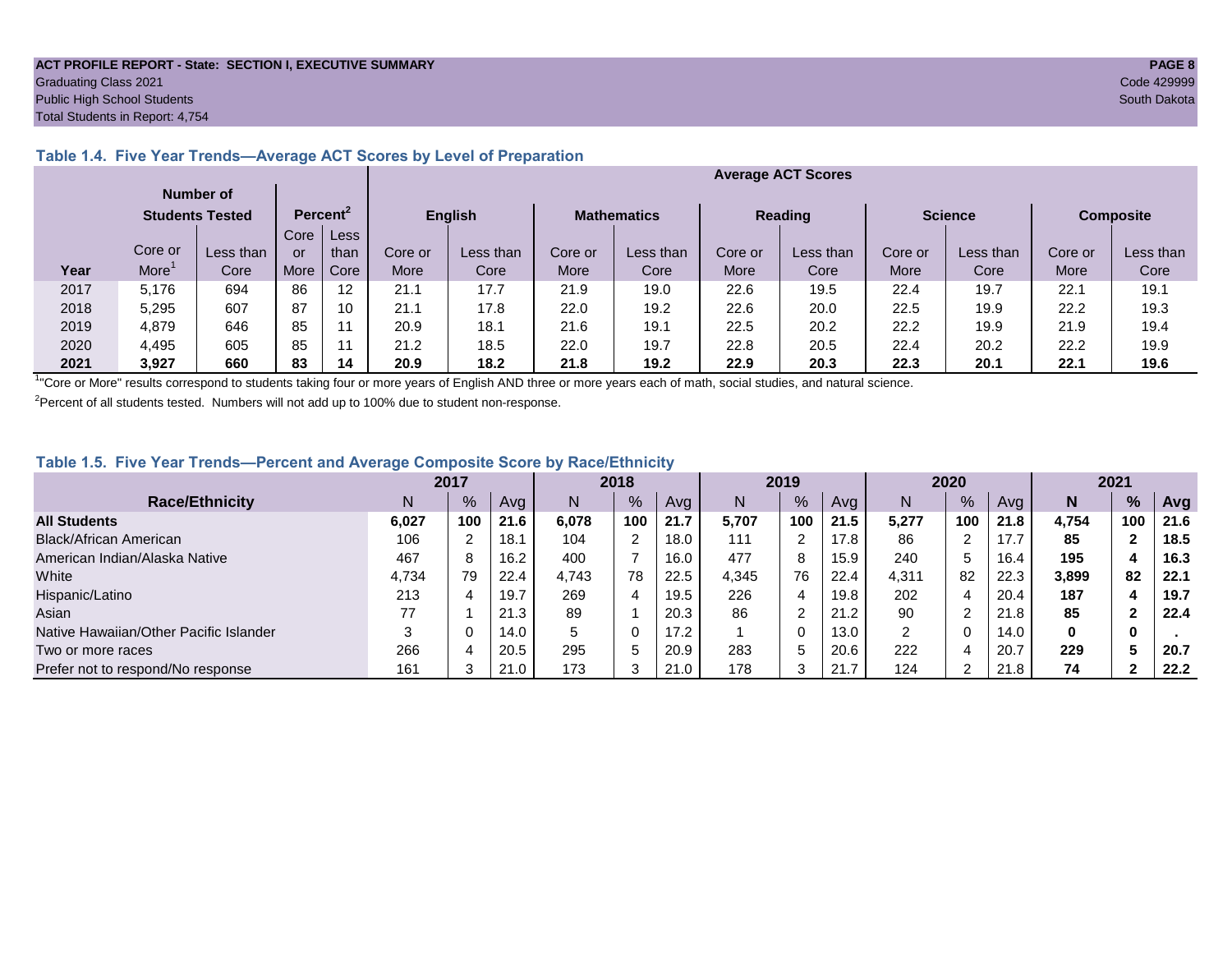#### **ACT PROFILE REPORT - State: SECTION I, EXECUTIVE SUMMARY PAGE 9** Graduating Class 2021 Code 429999 Public High School Students South Dakota (Control of the Control of the Control of the Control of the Control of the Control of the Control of the Control of the Control of the Control of the Control of the Control of the Total Students in Report: 4,754

#### **Table 1.6. Five Year Trends—Achievement in STEM<sup>1</sup>**

|      |       |                        |              | <b>All Tested Students</b> |              |                                       | <b>Students Meeting STEM Benchmarks</b> |                               |       |                           |  |  |  |
|------|-------|------------------------|--------------|----------------------------|--------------|---------------------------------------|-----------------------------------------|-------------------------------|-------|---------------------------|--|--|--|
|      |       | Number of              |              |                            |              |                                       |                                         |                               |       |                           |  |  |  |
|      |       | <b>Students Tested</b> |              | <b>Avg. STEM Score</b>     |              | <b>Percent Meeting STEM Benchmark</b> |                                         | <b>Avg. Mathematics Score</b> |       | <b>Avg. Science Score</b> |  |  |  |
| Year | State | National               | <b>State</b> | <b>National</b>            | <b>State</b> | National                              | State                                   | <b>National</b>               | State | <b>National</b>           |  |  |  |
| 2017 | 6.027 | 2.030.038              | 21.9         | 21.1                       | 22           | 21                                    | 27.8                                    | 28.7                          | 28.2  | 28.7                      |  |  |  |
| 2018 | 6.078 | 1,914,817              | 22.1         | 20.9                       | 24           | 20                                    | 27.9                                    | 28.8                          | 28.4  | 28.8                      |  |  |  |
| 2019 | 5.707 | 1,782,820              | 21.7         | 20.7                       | 22           | 20                                    | 28.0                                    | 28.9                          | 28.5  | 29.0                      |  |  |  |
| 2020 | 5.277 | ا 670.497. ا           | 22.0         | 20.6                       | 23           | 20                                    | 28.0                                    | 28.9                          | 28.3  | 29.1                      |  |  |  |
| 2021 | 4.754 | ا 295,349. ا           | 21.8         | 20.4                       | 22           | 19                                    | 28.1                                    | 28.9                          | 28.4  | 29.2                      |  |  |  |

<sup>1</sup>The STEM score describes students' overall proficiency in mathematics and science.

#### **Table 1.7. Proficiency In Understanding Complex Texts<sup>1</sup>**

|      |       |                 |              |                         |              |                 |              |          |              | <b>Text Complexity Proficiency Level</b> |              |                 |              |             |       |                         |              |              |
|------|-------|-----------------|--------------|-------------------------|--------------|-----------------|--------------|----------|--------------|------------------------------------------|--------------|-----------------|--------------|-------------|-------|-------------------------|--------------|--------------|
|      |       |                 |              | <b>Below Proficient</b> |              |                 |              |          |              | <b>Proficient</b>                        |              |                 |              |             |       | <b>Above Proficient</b> |              |              |
|      |       | N               |              | <b>Percent</b>          |              | Avg. Reading    |              |          |              | <b>Percent</b>                           |              | Avg. Reading    |              |             |       | <b>Percent</b>          |              | Avg. Reading |
| Year | State | <b>National</b> | <b>State</b> | National                | <b>State</b> | <b>National</b> | <b>State</b> | National | <b>State</b> | National                                 | <b>State</b> | <b>National</b> | <b>State</b> | National    | State | National                | <b>State</b> | National     |
| 2017 | 2.656 | 999,708         | 44           | 49                      | 17.2         | 16.2            | 2,097        | 596,096  | 35           | 29                                       | 23.5         | 23.4            | .255         | 427,075     | 21    | 21                      | 30.2         | 30.8         |
| 2018 | 2,865 | 1,010,339       | 47           | 53                      | 17.5         | 16.3            | .988         | 492,937  | 33           | 26                                       | 23.8         | 23.6            | ,225         | .541<br>411 | 20    | 21                      | 30.6         | 31.0         |
| 2019 | 2.714 | 950,826         | 48           | 53                      | 17.3         | 16.2            | .753         | 455,61   | 31           | 26                                       | 23.6         | 23.6            | .240         | 376,383     | 22    | 21                      | 30.4         | 31.0         |
| 2020 | 2,387 | 903,921         | 45           | 54                      | 17.5         | 16.1            | .629         | 398,982  | 31           | 24                                       | 23.5         | 23.6            | 26٠.         | 367,594     | 24    | 22                      | 30.3         | 31.1         |
| 2021 | 2,205 | 711.705         | 46           | 55                      | 17.5         | 15.8            | .500         | 318,182  | 32           | 25                                       | 23.9         | 23.8            | .049         | 265,462     | 22    | 20                      | 30.6         | 31.3         |

<sup>1</sup>The text complexity indicator, beginning in Fall 2015, represents students' progress toward understanding complex written material often encountered in college and careers.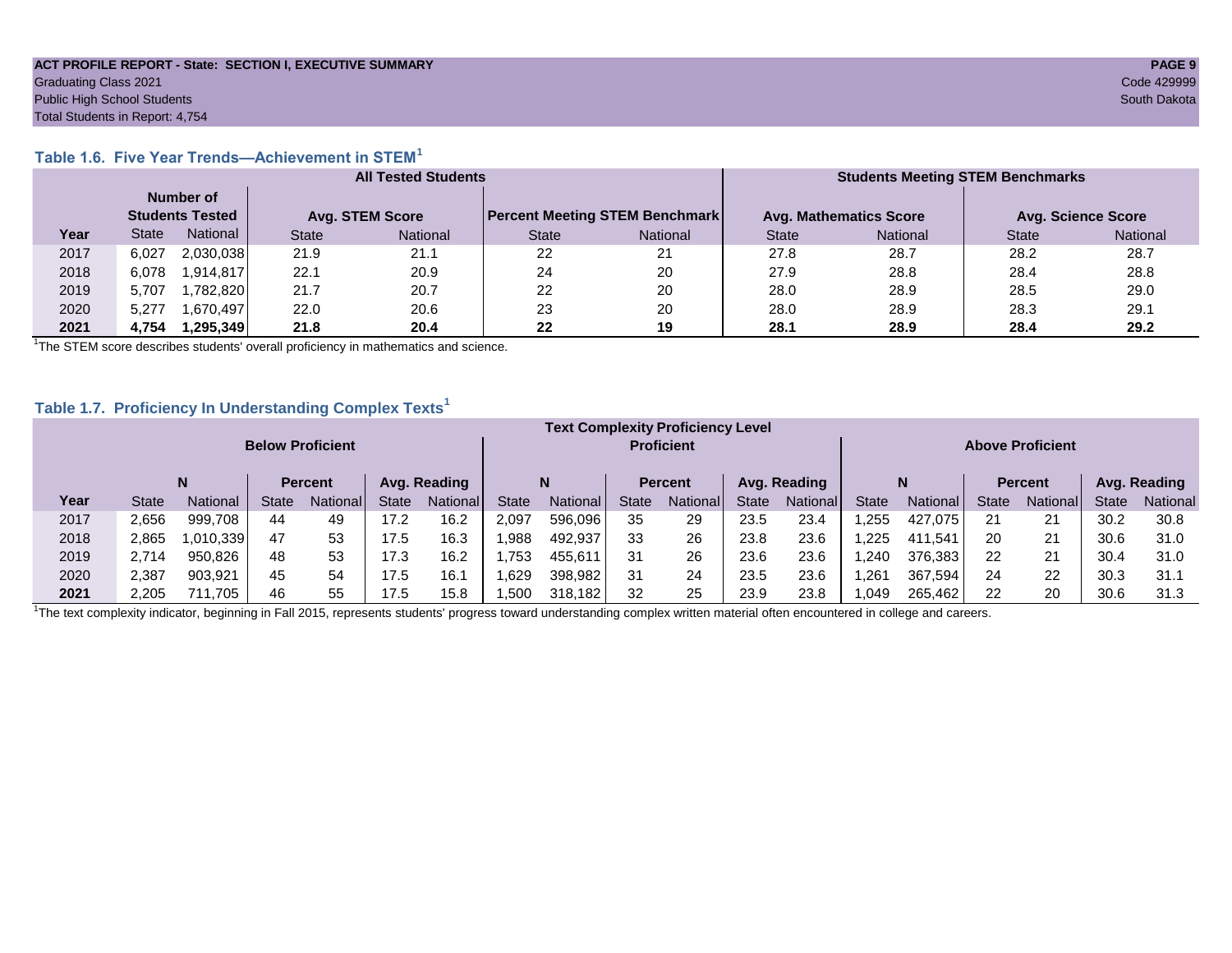### This page intentionally left blank.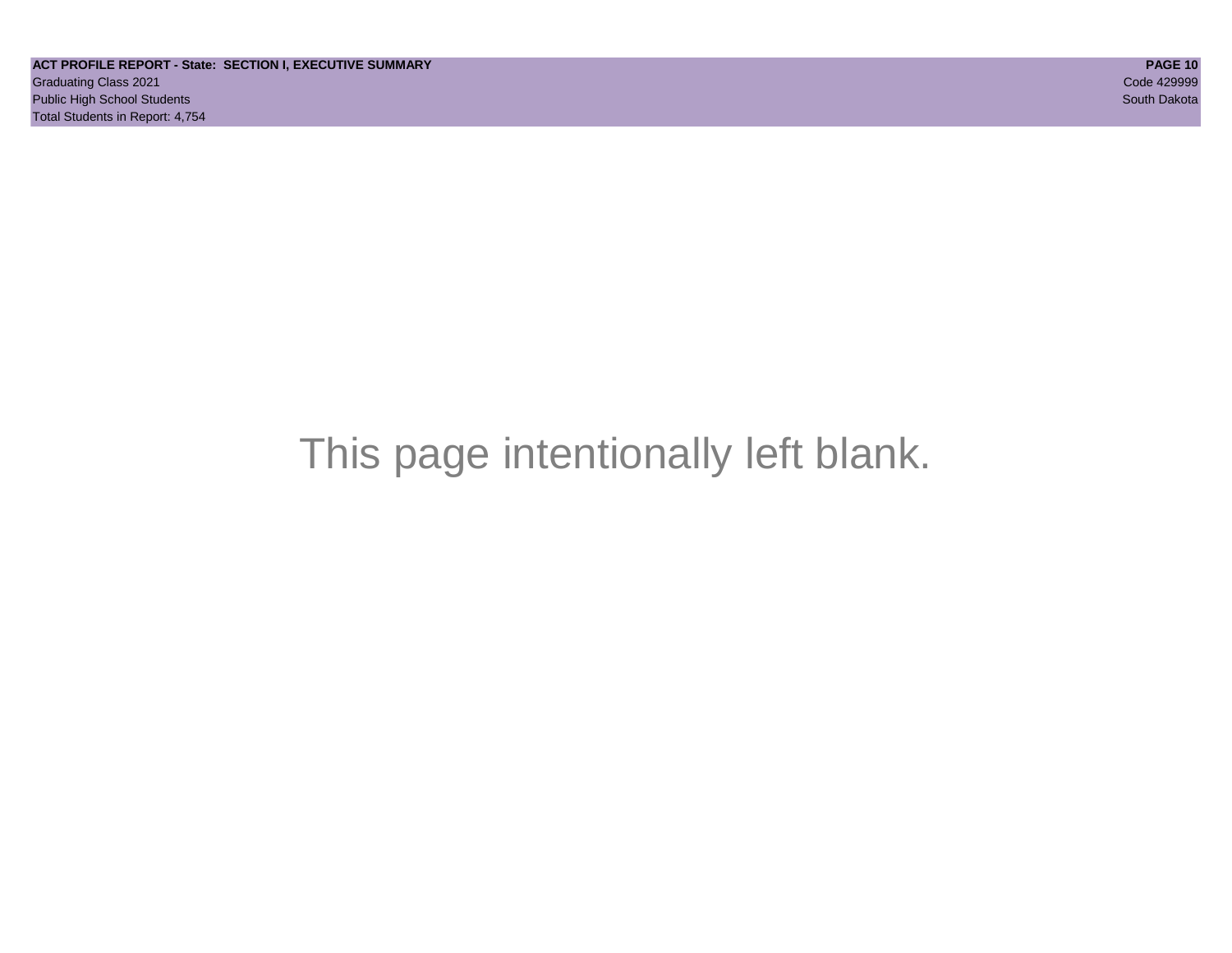# Section II Academic Achievement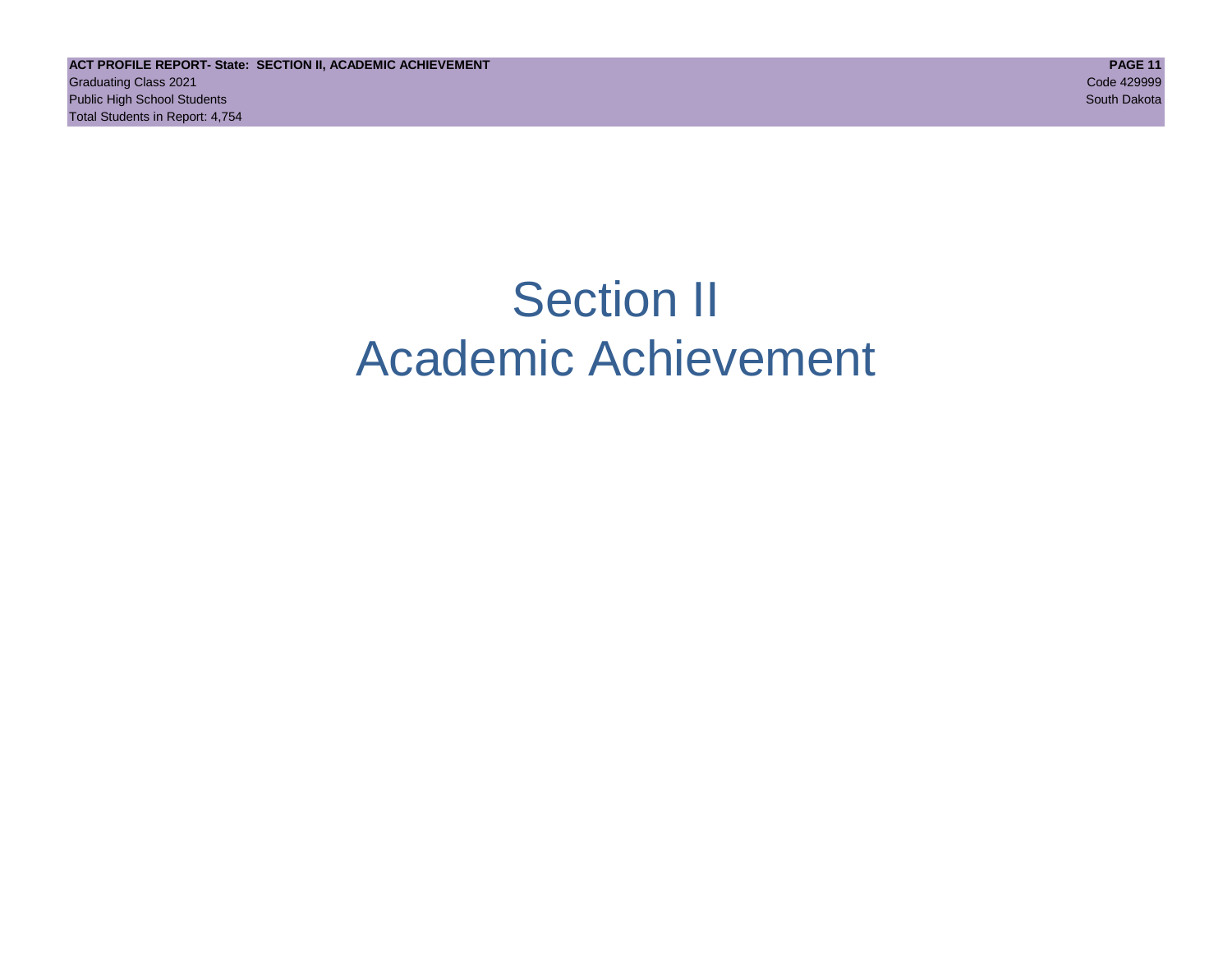

#### **Figure 2.1. Average ACT Composite Scores by Race and Core Curriculum Status\***

\*Missing columns reflect combinations of race/ethnicity and core course-taking status in which one or both indicators are missing.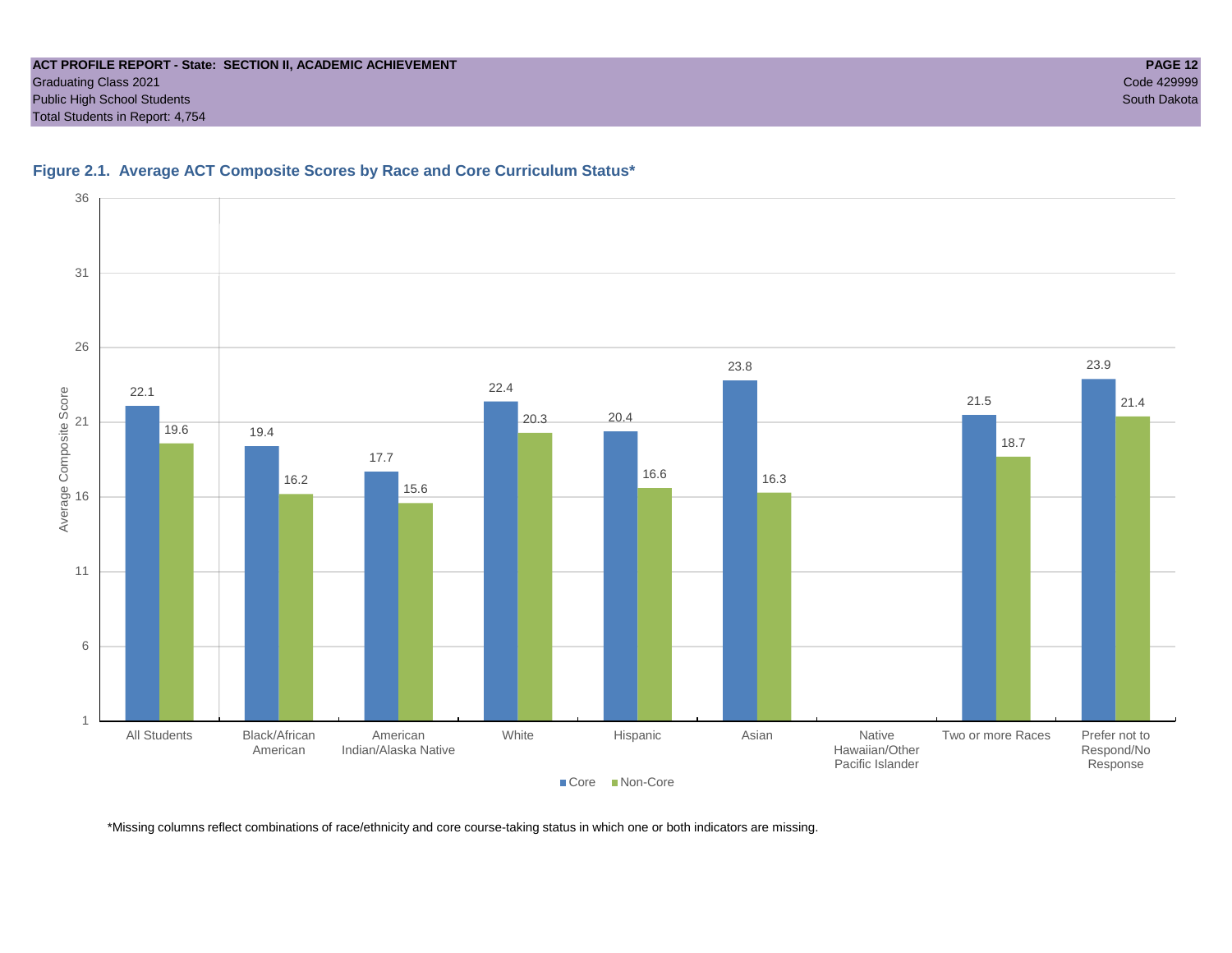#### **ACT PROFILE REPORT- State: SECTION II, ACADEMIC ACHIEVEMENT PAGE 13**

Graduating Class 2021 Code 429999

Public High School Students South Dakota (Control of the Control of the Control of the Control of the Control of the Control of the Control of the Control of the Control of the Control of the Control of the Control of the

Total Students in Report: 4,754

#### **Table 2.1. ACT Score Distributions, Cumulative Percents (CP<sup>1</sup> ), and Score Averages**

| <b>ACT Scale</b> | <b>English</b> |     | <b>Mathematics</b> |     | Reading      |                | <b>Science</b> |     | Composite      |              | <b>STEM</b> |                | ELA <sup>2</sup> |                         | <b>ACT Scale</b> |
|------------------|----------------|-----|--------------------|-----|--------------|----------------|----------------|-----|----------------|--------------|-------------|----------------|------------------|-------------------------|------------------|
| <b>Score</b>     | $\mathsf{N}$   | CP  | N                  | CP  | $\mathsf{N}$ | CP             | N              | CP  | N.             | CP           | N           | CP             | $\mathsf{N}$     | CP                      | <b>Score</b>     |
| 36               | 25             | 100 | 8                  | 100 | 50           | 100            | 25             | 100 | $\overline{7}$ | 100          | 10          | 100            | $\mathbf 0$      | 100                     | 36               |
| 35               | 81             | 99  | 24                 | 99  | 93           | 99             | 30             | 99  | 13             | 99           | 16          | 99             | $\mathbf{1}$     | 100                     | 35               |
| 34               | 49             | 98  | 19                 | 99  | 111          | 97             | 34             | 99  | 32             | 99           | 27          | 99             | 2                | 99                      | 34               |
| 33               | 65             | 97  | 43                 | 99  | 98           | 95             | 58             | 98  | 51             | 99           | 38          | 99             | 2                | 99                      | 33               |
| 32               | 45             | 95  | 30                 | 98  | 131          | 93             | 45             | 97  | 52             | 98           | 53          | 98             | 6                | 99                      | 32               |
| 31               | 60             | 94  | 49                 | 97  | 110          | 90             | 53             | 96  | 82             | 97           | 65          | 97             | 14               | 98                      | 31               |
| 30               | 51             | 93  | 78                 | 96  | 190          | 88             | 86             | 95  | 96             | 95           | 88          | 96             | 32               | 96                      | 30               |
| 29               | 69             | 92  | 124                | 95  | 107          | 84             | 123            | 93  | 116            | 93           | 110         | 94             | 20               | 92                      | 29               |
| 28               | 122            | 91  | 155                | 92  | 164          | 81             | 107            | 90  | 184            | 91           | 146         | 91             | 26               | 89                      | 28               |
| 27               | 94             | 88  | 255                | 89  | 139          | 78             | 164            | 88  | 156            | 87           | 219         | 88             | 37               | 85                      | 27               |
| 26               | 133            | 86  | 307                | 83  | 182          | 75             | 195            | 85  | 231            | 83           | 258         | 84             | 25               | 79                      | 26               |
| 25               | 199            | 83  | 252                | 77  | 208          | 71             | 334            | 81  | 272            | 79           | 328         | 78             | 37               | 76                      | 25               |
| 24               | 295            | 79  | 325                | 72  | 239          | 67             | 427            | 74  | 332            | 73           | 320         | 71             | 35               | 70                      | 24               |
| 23               | 297            | 73  | 295                | 65  | 330          | 62             | 435            | 65  | 279            | 66           | 336         | 65             | 46               | 65                      | 23               |
| 22               | 283            | 67  | 235                | 59  | 317          | 55             | 401            | 55  | 342            | 60           | 360         | 58             | 40               | 58                      | 22               |
| 21               | 396            | 61  | 264                | 54  | 371          | 48             | 357            | 47  | 399            | 53           | 348         | 50             | 50               | 52                      | 21               |
| 20               | 332            | 52  | 209                | 48  | 277          | 40             | 369            | 40  | 331            | 44           | 388         | 43             | 38               | 45                      | 20               |
| 19               | 284            | 45  | 313                | 44  | 271          | 34             | 324            | 32  | 400            | 37           | 374         | 35             | 43               | 39                      | 19               |
| 18               | 206            | 39  | 379                | 37  | 308          | 29             | 325            | 25  | 359            | 29           | 369         | 27             | 42               | 33                      | 18               |
| 17               | 243            | 35  | 405                | 29  | 214          | 22             | 243            | 18  | 304            | 21           | 307         | 19             | 45               | 27                      | 17               |
| 16               | 316            | 30  | 468                | 21  | 215          | 18             | 228            | 13  | 239            | 15           | 259         | 12             | 37               | 20                      | 16               |
| 15               | 337            | 23  | 301                | 11  | 165          | 13             | 107            | 8   | 189            | 10           | 165         | $\overline{7}$ | 35               | 14                      | 15               |
| 14               | 256            | 16  | 149                | 5   | 153          | 10             | 79             | 6   | 133            | 6            | 92          | 4              | 22               | 9                       | 14               |
| 13               | 146            | 11  | 54                 | 1   | 124          | $\overline{7}$ | 92             | 4   | 102            | 3            | 60          | $\overline{2}$ | 12               | 6                       | 13               |
| 12               | 115            | 8   | 11                 | 1   | 101          | 4              | 46             | 2   | 42             | $\mathbf{1}$ | 14          | $\mathbf 1$    | 12               | 4                       | 12               |
| 11               | 120            | 5   | 0                  | 1   | 50           | 2              | 40             | 1   | 9              | 1            | 4           | $\mathbf 1$    | 5                | 2                       | 11               |
| 10               | 100            | 3   | 2                  | 1   | 24           | $\mathbf{1}$   | 19             | 1   |                | -1           | 0           | 1              | 5                | $\overline{2}$          | 10               |
| 9                | 26             | 1   | 0                  | 1   | 8            | $\mathbf{1}$   | 6              | 1   | 0              | $\mathbf{1}$ | 0           | 1              | $\overline{4}$   | $\overline{1}$          | $9\,$            |
| 8                | 6              | 1   | $\mathbf 0$        | 1   | 1            | $\mathbf{1}$   | $\overline{1}$ | 1   | 1              | $\mathbf{1}$ | 0           | 1              | 1                | $\overline{1}$          | $\bf 8$          |
| $\overline{7}$   | 3              | 1   | $\mathbf 0$        | 1   | 1            | $\mathbf{1}$   | $\overline{1}$ | 1   | 0              | $\mathbf{1}$ | 0           | $\mathbf{1}$   | $\mathbf 0$      | $\overline{\mathbf{1}}$ | $\overline{7}$   |
| $6\phantom{1}6$  | 0              | 1   | 0                  | 1   | 0            | $\mathbf{1}$   | $\mathbf 0$    | 1   | 0              | $\mathbf{1}$ | 0           | $\mathbf{1}$   | $\mathbf 0$      | $\overline{1}$          | $\,6$            |
| 5                | 0              | 1   | 0                  | 1   | 1            | $\mathbf{1}$   | $\mathbf 0$    | 1   | 0              | $\mathbf{1}$ | 0           | 1              | $\mathbf 0$      | $\overline{1}$          | 5                |
| 4                | 0              | 1   | 0                  | 1   | 0            | $\mathbf{1}$   | $\mathbf 0$    | 1   | $\Omega$       | $\mathbf{1}$ | 0           | 1              | $\mathbf 0$      | $\overline{\mathbf{1}}$ | 4                |
| 3                | 0              | 1   | 0                  | 1   | 0            | $\mathbf{1}$   | 0              | 1   | 0              | $\mathbf{1}$ | 0           | $\mathbf 1$    | $\mathbf{1}$     | $\overline{1}$          | 3                |
| $\overline{2}$   | 0              | 1   | $\mathbf 0$        | 1   | $\pmb{0}$    | $\mathbf{1}$   | 0              | 1   | 0              | $\mathbf{1}$ | 0           | $\mathbf{1}$   | $\mathbf 0$      | $\overline{1}$          | $\overline{2}$   |
|                  | $\Omega$       | 1   | $\Omega$           | 1   | $\mathbf{1}$ | $\mathbf{1}$   | $\Omega$       | 1   | $\Omega$       |              | $\Omega$    | 1              | $\Omega$         | 1                       |                  |
| Avg (SD)         | 20.3(5.9)      |     | 21.3(5.0)          |     | 22.4(6.1)    |                | 21.9(4.9)      |     | 21.6(4.9)      |              | 21.8(4.7)   |                | 21.4(5.4)        |                         | Avg (SD)         |

CP is the cumulative percent of students at or below a score point.

ELA scores are derived only for students with a valid writing score.

Note: Shaded portions of columns identify the students who met/exceeded the ACT College Readiness Benchmark Scores.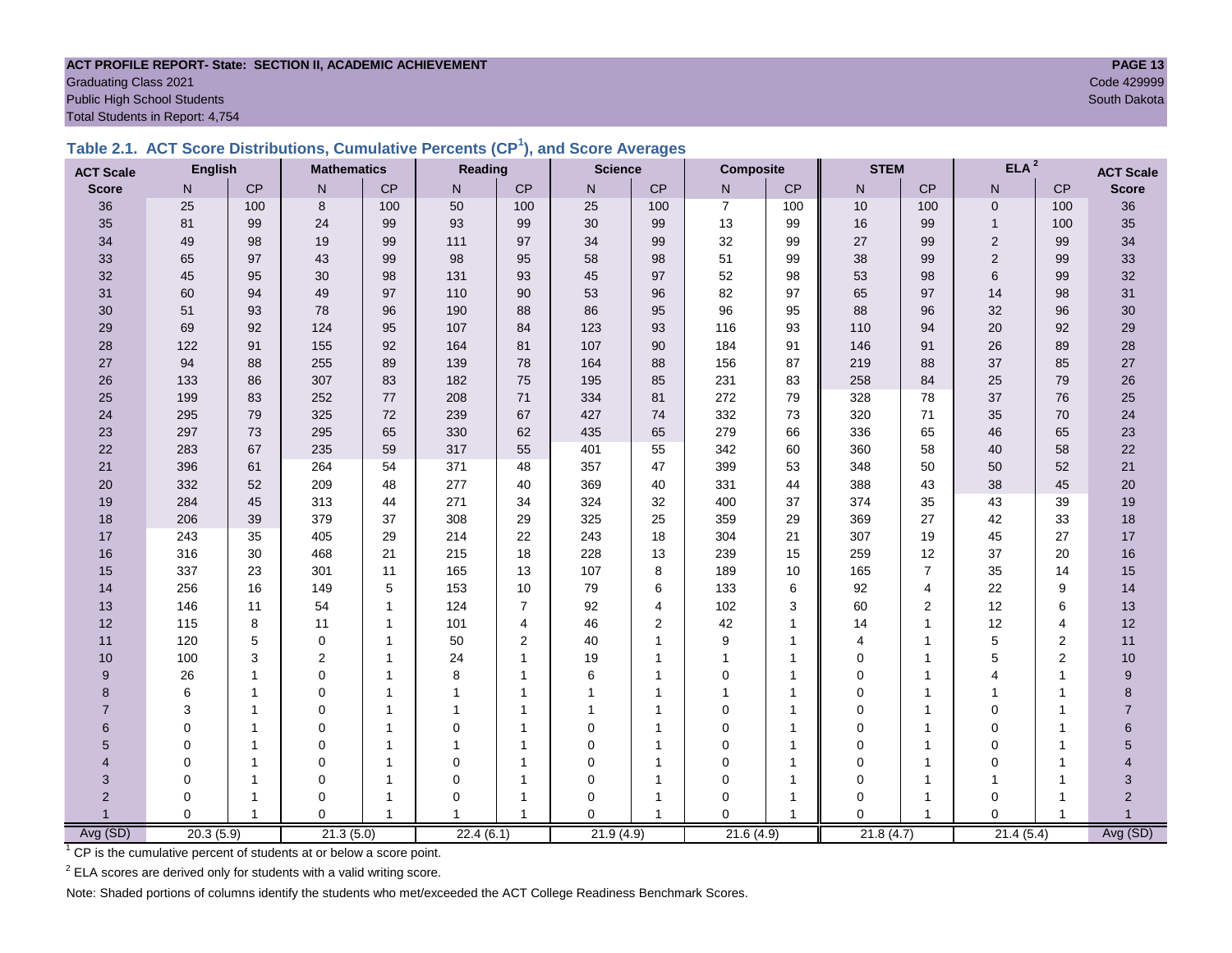#### **ACT PROFILE REPORT - State: SECTION II, ACADEMIC ACHIEVEMENT PAGE 14** Graduating Class 2021 Code 429999 Public High School Students South Dakota Communication of the Communication of the Communication of the Communication of the Communication of the Communication of the Communication of the Communication of the Communication Total Students in Report: 4,754



#### **Figure 2.4. Reading Reporting Categories**



#### **Figure 2.5. Science Reporting Categories**





The charts on this page show the percent of students whose reporting category scores fall within associated ACT Readiness Ranges. ACT Readiness Ranges reflect where a student who has met a particular subject area's ACT College Readiness Benchmark would typically perform within the associated reporting category.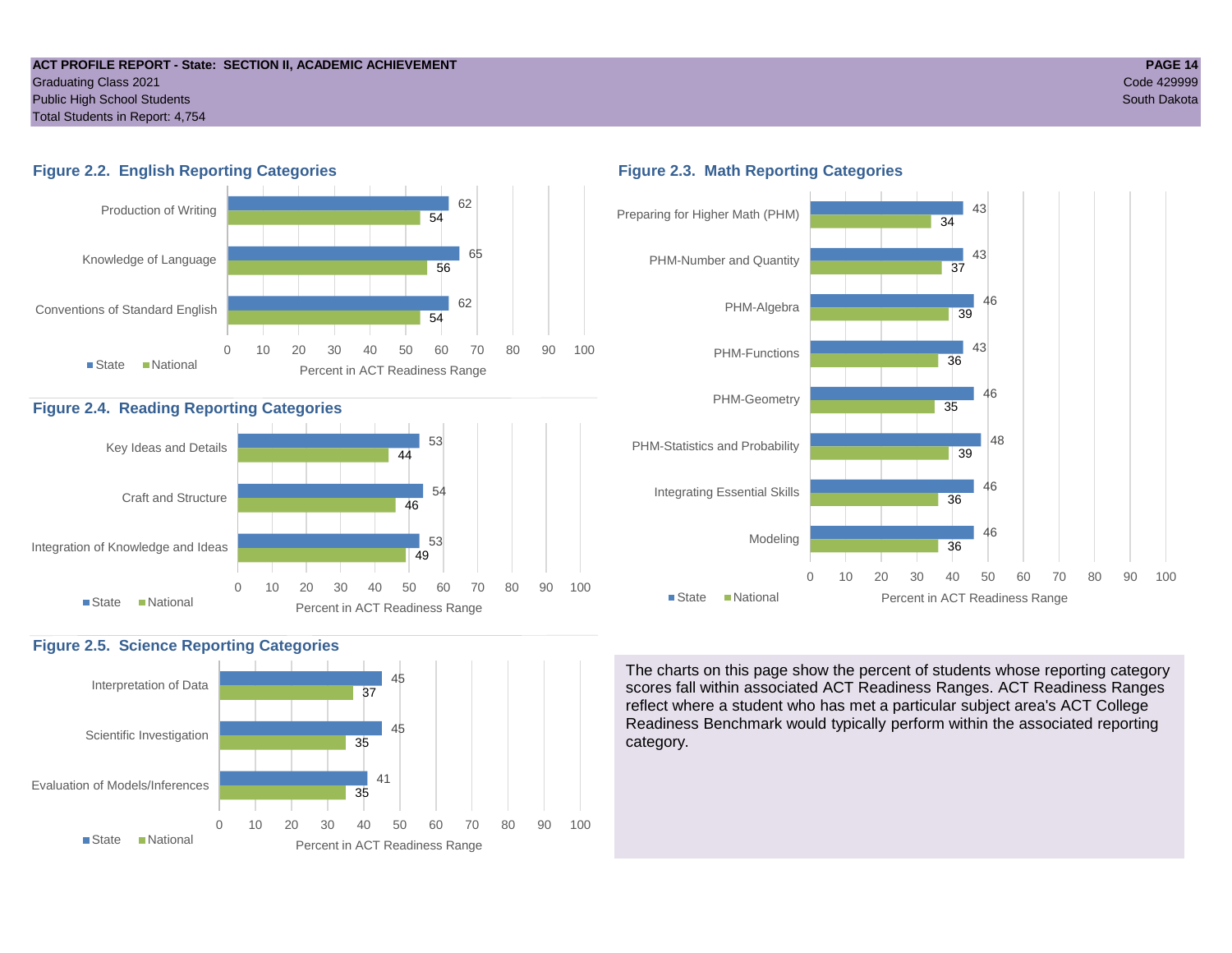#### **Table 2.2. Average ACT Composite Scores for Race/Ethnicity by Level of Preparation**

| <b>Student</b>  |                                                                                                                                                               | <b>Number of</b>       | <b>Percent Taking</b>     |                     | <b>Average ACT Composite Score</b> |
|-----------------|---------------------------------------------------------------------------------------------------------------------------------------------------------------|------------------------|---------------------------|---------------------|------------------------------------|
| Group           | <b>Race/Ethnicity</b>                                                                                                                                         | <b>Students Tested</b> | Core or More <sup>1</sup> | <b>Core or More</b> | <b>Less Than Core</b>              |
|                 | <b>All Students</b>                                                                                                                                           | 4,754                  | 83                        | 22.1                | 19.6                               |
|                 | Black/African American                                                                                                                                        | 85                     | 73                        | 19.4                | 16.2                               |
|                 | American Indian/Alaska Native                                                                                                                                 | 195                    | 50                        | 17.7                | 15.6                               |
|                 | White                                                                                                                                                         | 3,899                  | 85                        | 22.4                | 20.3                               |
| <b>State</b>    | Hispanic/Latino                                                                                                                                               | 187                    | 80                        | 20.4                | 16.6                               |
|                 | Asian                                                                                                                                                         | 85                     | 80                        | 23.8                | 16.3                               |
|                 | Native Hawaiian/Other Pacific Islander                                                                                                                        | 0                      |                           |                     |                                    |
|                 | Two or More Races                                                                                                                                             | 229                    | 76                        | 21.5                | 18.7                               |
|                 | Prefer not/No Response                                                                                                                                        | 74                     | 66                        | 23.9                | 21.4                               |
|                 | <b>All Students</b>                                                                                                                                           | 1,295,349              | 46                        | 22.5                | 19.2                               |
|                 | <b>Black/African American</b>                                                                                                                                 | 153,641                | 39                        | 17.9                | 15.8                               |
|                 | American Indian/Alaska Native                                                                                                                                 | 10,094                 | 38                        | 18.6                | 16.1                               |
|                 | White                                                                                                                                                         | 698,565                | 53                        | 23.3                | 20.3                               |
| <b>National</b> | Hispanic/Latino                                                                                                                                               | 181,958                | 42                        | 20.3                | 17.5                               |
|                 | Asian                                                                                                                                                         | 54,272                 | 63                        | 26.7                | 23.4                               |
|                 | Native Hawaiian/Other Pacific Islander                                                                                                                        | 3,450                  | 34                        | 19.9                | 16.2                               |
|                 | Two or More Races                                                                                                                                             | 58,528                 | 48                        | 22.5                | 19.5                               |
|                 | Prefer not/No Response                                                                                                                                        | 134,841                | 21                        | 23.7                | 19.1                               |
|                 | "Core or More" results correspond to students taking four or more years of English AND three or more years each of math, social studies, and natural science. |                        |                           |                     |                                    |

#### **Table 2.3. Average ACT Scores by Race/Ethnicity**

| <b>Student</b>  |                                        |           |                |                |                    |         |                |           |             |
|-----------------|----------------------------------------|-----------|----------------|----------------|--------------------|---------|----------------|-----------|-------------|
| <b>Group</b>    | <b>Race/Ethnicity</b>                  | N         | <b>Percent</b> | <b>English</b> | <b>Mathematics</b> | Reading | <b>Science</b> | Composite | <b>STEM</b> |
|                 | <b>All Students</b>                    | 4,754     | 100            | 20.3           | 21.3               | 22.4    | 21.9           | 21.6      | 21.8        |
|                 | Black/African American                 | 85        | 2              | 17.2           | 18.1               | 18.9    | 19.3           | 18.5      | 19.0        |
|                 | American Indian/Alaska Native          | 195       |                | 14.4           | 16.5               | 17.3    | 16.5           | 16.3      | 16.7        |
|                 | White                                  | 3,899     | 82             | 20.8           | 21.7               | 22.9    | 22.3           | 22.1      | 22.3        |
| <b>State</b>    | Hispanic/Latino                        | 187       |                | 18.2           | 19.3               | 20.7    | 20.0           | 19.7      | 19.8        |
|                 | Asian                                  | 85        | 2              | 21.3           | 22.4               | 22.6    | 22.5           | 22.4      | 22.7        |
|                 | Native Hawaiian/Other Pacific Islander | 0         |                |                |                    |         |                |           |             |
|                 | Two or More Races                      | 229       | 5              | 19.1           | 20.8               | 21.3    | 21.1           | 20.7      | 21.2        |
|                 | Prefer not/No Response                 | 74        | 2              | 21.0           | 21.7               | 22.7    | 22.7           | 22.2      | 22.5        |
|                 | <b>All Students</b>                    | 1,295,349 | 100            | 19.6           | 19.9               | 20.9    | 20.4           | 20.3      | 20.4        |
|                 | Black/African American                 | 153,641   | 12             | 15.2           | 16.3               | 16.6    | 16.7           | 16.3      | 16.8        |
|                 | American Indian/Alaska Native          | 10,094    |                | 15.4           | 16.8               | 17.3    | 17.3           | 16.9      | 17.3        |
|                 | White                                  | 698,565   | 54             | 21.1           | 21.0               | 22.4    | 21.7           | 21.7      | 21.6        |
| <b>National</b> | Hispanic/Latino                        | 181,958   | 14             | 17.1           | 18.2               | 18.7    | 18.6           | 18.3      | 18.6        |
|                 | Asian                                  | 54,272    | $\overline{4}$ | 24.5           | 25.1               | 24.9    | 24.5           | 24.9      | 25.0        |
|                 | Native Hawaiian/Other Pacific Islander | 3,450     | $\Omega$       | 16.0           | 17.4               | 17.3    | 17.5           | 17.2      | 17.7        |
|                 | Two or More Races                      | 58,528    |                | 19.8           | 20.0               | 21.4    | 20.7           | 20.6      | 20.6        |
|                 | Prefer not/No Response                 | 134,841   | 10             | 18.2           | 19.0               | 19.6    | 19.4           | 19.2      | 19.4        |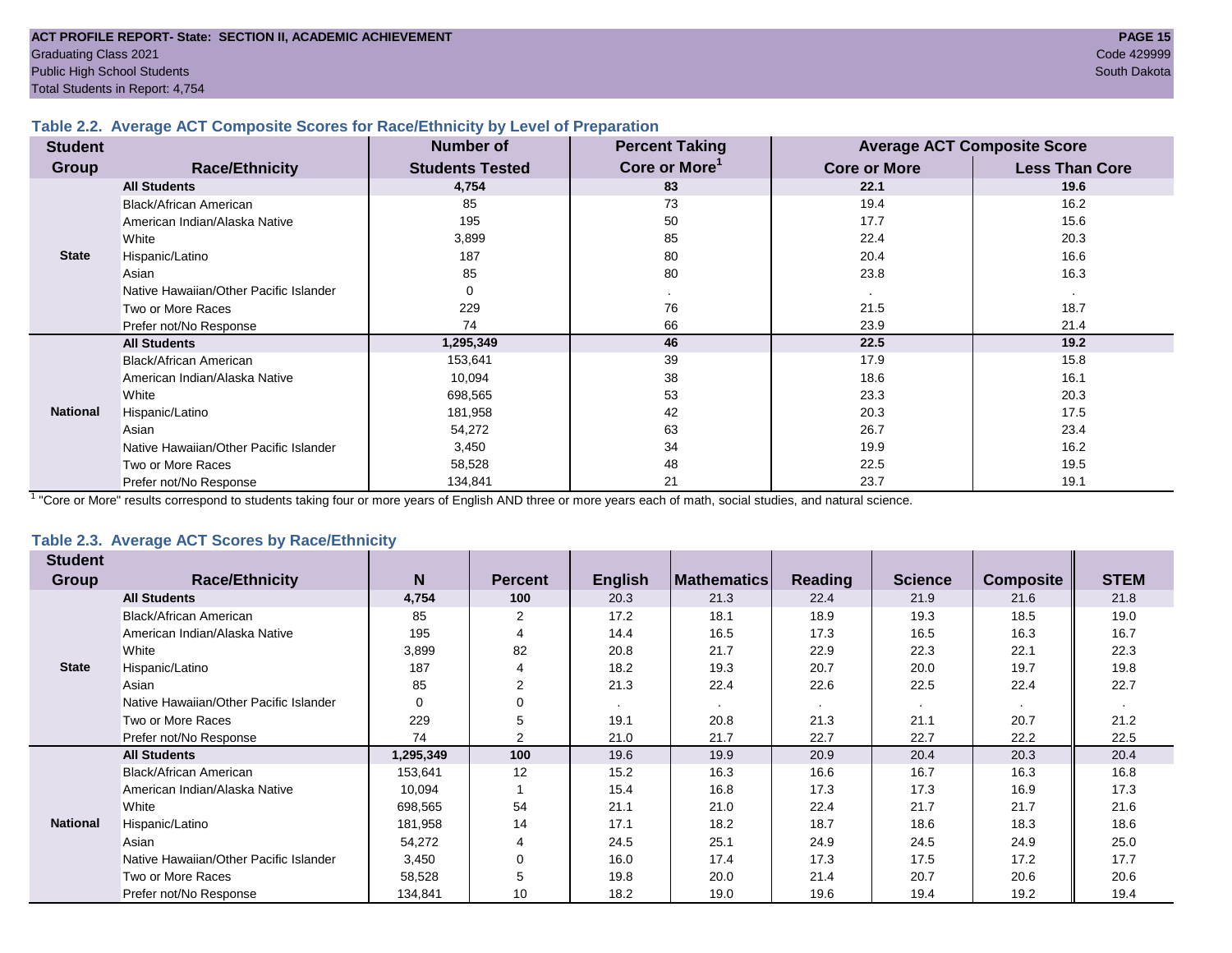#### **ACT PROFILE REPORT- State: SECTION II, ACADEMIC ACHIEVEMENT PAGE 16 Graduating Class 2021** Code 429999 Public High School Students South Dakota (Control of the Control of the Control of the Control of the Control of the Control of the Control of the Control of the Control of the Control of the Control of the Control of the

Total Students in Report: 4,754

#### **Table 2.4. Average ACT Composite Scores for Gender by Level of Preparation**

| <b>Student Group</b> |                   | <b>Number of</b>       | <b>Percent Taking</b>     | <b>Average ACT Composite Score</b> |                       |  |  |  |
|----------------------|-------------------|------------------------|---------------------------|------------------------------------|-----------------------|--|--|--|
|                      | Gender $^1$       | <b>Students Tested</b> | Core or More <sup>2</sup> | <b>Core or More</b>                | <b>Less Than Core</b> |  |  |  |
|                      | Males             | 2,042                  | 82                        | 22.5                               | 19.4                  |  |  |  |
| <b>State</b>         | <b>Females</b>    | 2,672                  | 83                        | 21.8                               | 19.7                  |  |  |  |
|                      | Other Responses   | 40                     | 75                        | 24.2                               | 20.8                  |  |  |  |
|                      | Males             | 589,971                | 46                        | 22.8                               | 18.9                  |  |  |  |
| <b>National</b>      | <b>Females</b>    | 635,458                | 51                        | 22.3                               | 19.5                  |  |  |  |
|                      | Other Responses I | 69,920                 |                           | 21.7                               | 18.5                  |  |  |  |

#### **Table 2.5. Average ACT Scores by Gender**

| <b>Student Group</b> | <b>Gender</b>   |         | <b>Percent</b> | <b>English</b> | <b>Mathematics</b> | <b>Reading</b> | <b>Science</b> | <b>Composite</b> | <b>STEM</b> |
|----------------------|-----------------|---------|----------------|----------------|--------------------|----------------|----------------|------------------|-------------|
|                      | Males           | 2,042   | 43             | 20.0           | 22.1               | 22.3           | 22.4           | 21.8             | 22.5        |
| <b>State</b>         | Females         | 2,672   | 56             | 20.6           | 20.7               | 22.4           | 21.4           | 21.4             | 21.3        |
|                      | Other Responses | 40      |                | 22.3           | 21.2               | 24.6           | 23.3           | 23.0             | 22.5        |
| <b>National</b>      | Males           | 589,971 | 46             | 19.1           | 20.4               | 20.6           | 20.6           | 20.3             | 20.8        |
|                      | Females         | 635,458 | 49             | 20.2           | 19.7               | 21.5           | 20.4           | 20.6             | 20.3        |
|                      | Other Responses | 69,920  |                | 17.4           | 18.2               | 19.0           | 18.8           | 18.5             | 18.8        |

#### **Table 2.6. ACT Score Quartile Values**

| Quartile             | <b>English</b> | <b>Mathematics</b> | <b>Reading</b> | <b>Science</b> | <b>Composite</b> |
|----------------------|----------------|--------------------|----------------|----------------|------------------|
| Q3 (75th Percentile) | 24             | 25                 |                | 25             | 25               |
| Q2 (50th Percentile) | 20             | 21                 | 22             | 22             | 21               |
| Q1 (25th Percentile) | 16             | 17                 | 18             | 19             | 18               |

<sup>1</sup> 'Other Responses' include 'Another Gender', 'Prefer Not to Respond', and missing values.

<sup>2</sup> "Core or More" results correspond to students taking four or more years of English AND three or more years each of math, social studies, and natural science.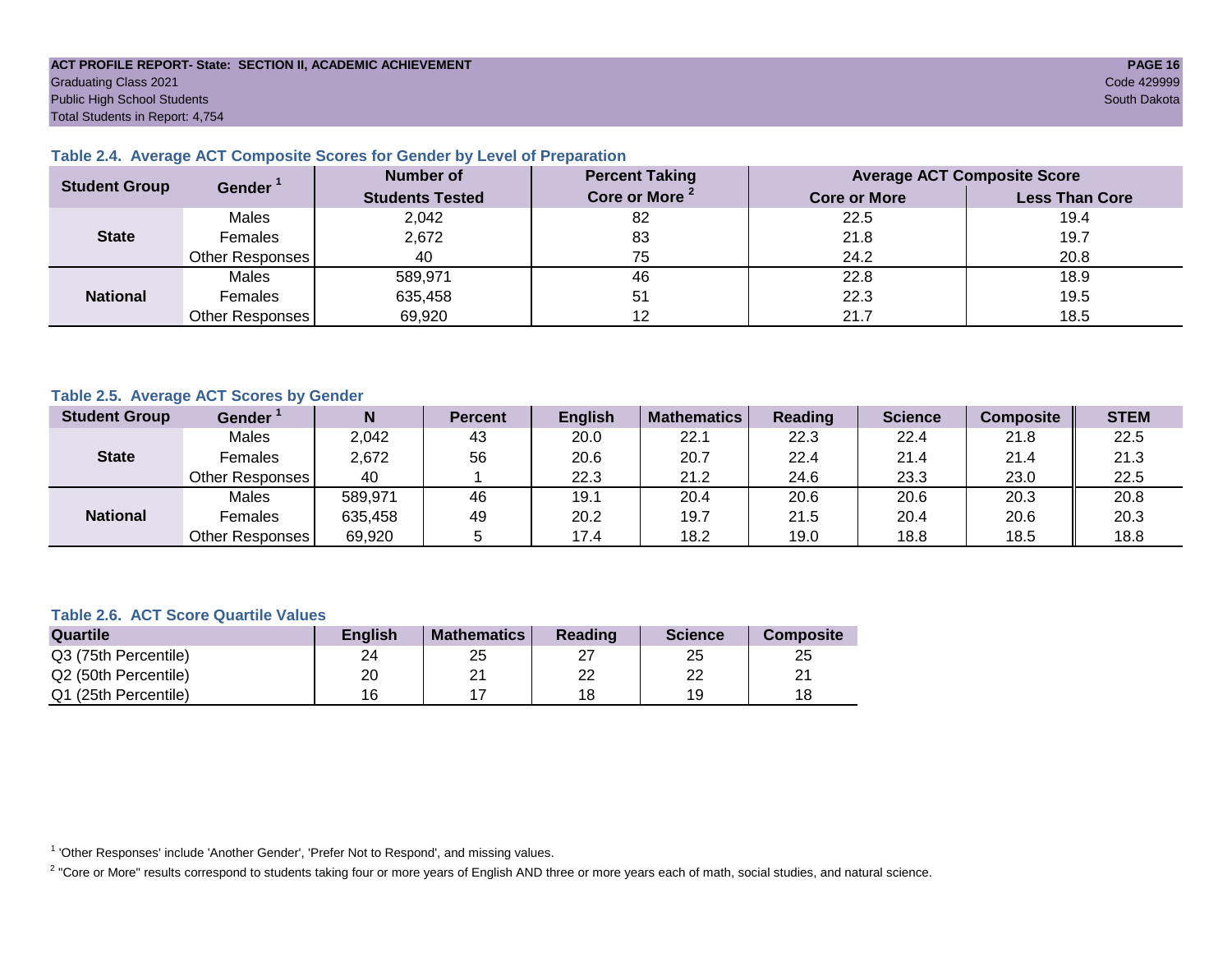## Section III College and Career Readiness and the Impact of Course Rigor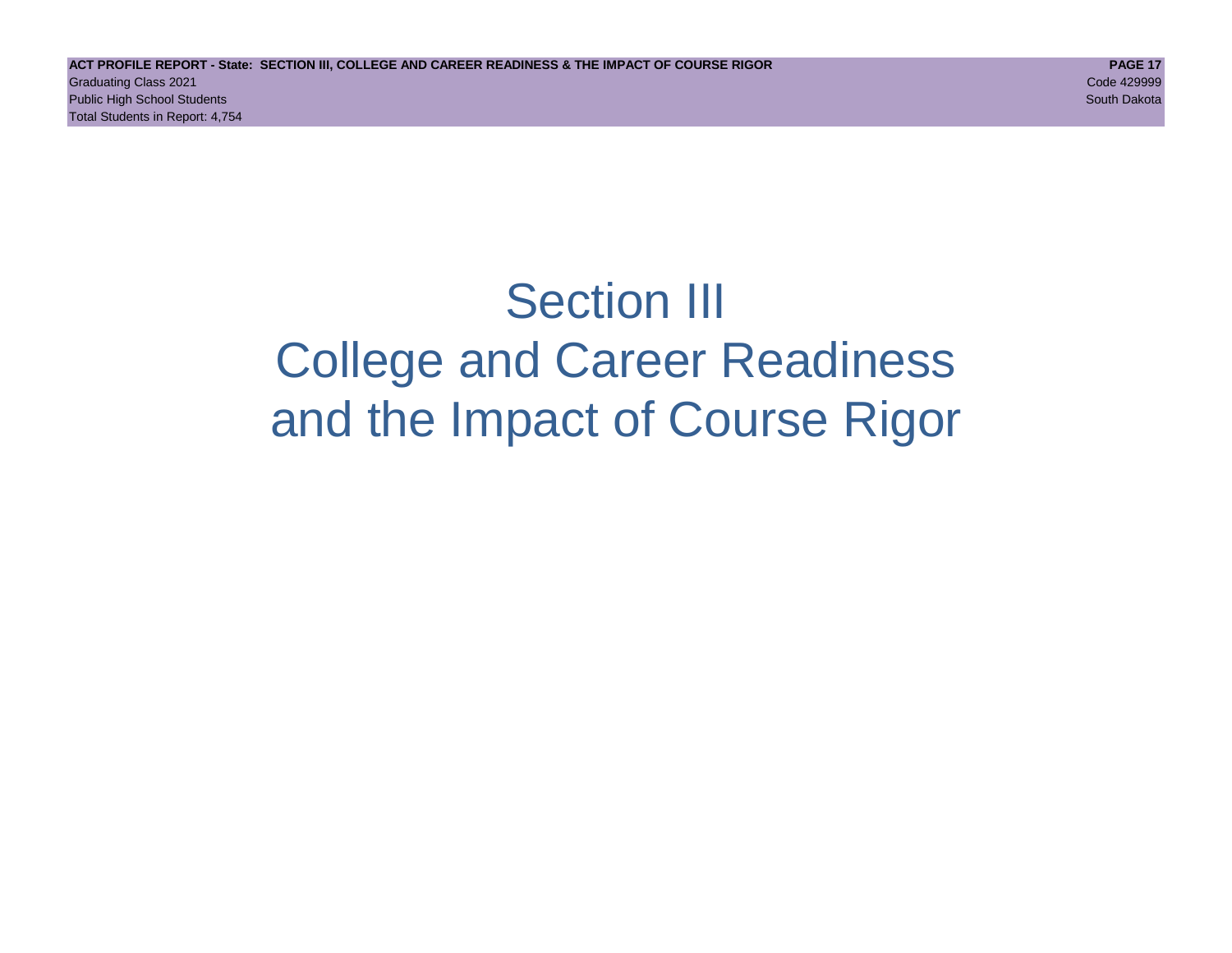

#### **Figure 3.1. Percent of Students Meeting 3 or 4 College Readiness Benchmarks by Core College Curriculum Status\***

\*Missing columns reflect combinations of race/ethnicity and core course-taking status in which one or both indicators are missing.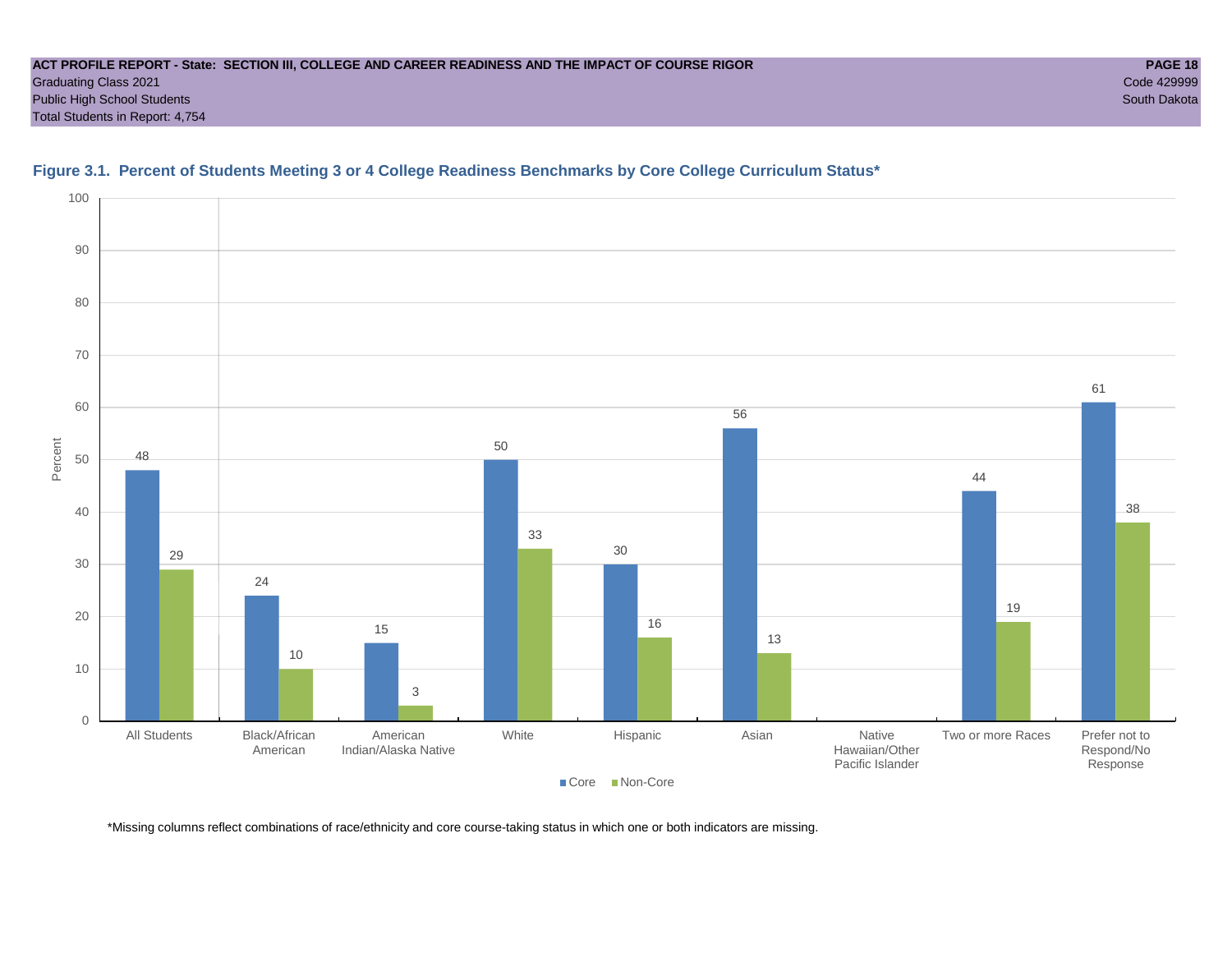Graduating Class 2021 Code 429999

Public High School Students South Dakota

Total Students in Report: 4,754

| <b>Student</b>  | <b>CCRS</b> |         | <b>English</b> | <b>Mathematics</b> |    | <b>Reading</b> |    | <b>Science</b> |    |
|-----------------|-------------|---------|----------------|--------------------|----|----------------|----|----------------|----|
| <b>Group</b>    | Range       | N       | %              | N                  | %  | N              | %  | N              | %  |
|                 | 33 to 36    | 220     | 5              | 94                 | 2  | 352            |    | 147            |    |
|                 | 28 to 32    | 347     |                | 436                | 9  | 702            | 15 | 414            |    |
|                 | 24 to 27    | 721     | 15             | 1,139              | 24 | 768            | 16 | 1,120          | 24 |
| <b>State</b>    | 20 to 23    | 1,308   | 28             | 1,003              | 21 | 1,295          | 27 | 1,562          | 33 |
|                 | 16 to 19    | 1,049   | 22             | 1,565              | 33 | 1,008          | 21 | 1,120          | 24 |
|                 | 13 to 15    | 739     | 16             | 504                | 11 | 442            | 9  | 278            | 6  |
|                 | 01 to 12    | 370     | 8              | 13                 | 0  | 187            | 4  | 113            |    |
|                 | 33 to 36    | 95,817  |                | 41,465             | 3  | 117,422        | 9  | 54,198         |    |
|                 | 28 to 32    | 98,959  | 8              | 107,737            | 8  | 151,693        | 12 | 104,928        | 8  |
|                 | 24 to 27    | 164,383 | 13             | 213,588            | 16 | 154,489        | 12 | 210.189        | 16 |
| <b>National</b> | 20 to 23    | 258,585 | 20             | 187,249            | 14 | 273,249        | 21 | 320,781        | 25 |
|                 | 16 to 19    | 222,968 | 17             | 416,094            | 32 | 245,336        | 19 | 335,008        | 26 |
|                 | 13 to 15    | 220,647 | 17             | 301,109            | 23 | 197,215        | 15 | 164,313        | 13 |
|                 | 01 to 12    | 233,990 | 18             | 28,107             | 2  | 155,945        | 12 | 105,932        | 8  |

#### **Table 3.1. Percent of Students in College and Career Readiness Standards (CCRS) Score Ranges**

#### **Table 3.2. Percent of Students Who Met College Readiness Benchmark Scores by Gender**

| <b>Student Group</b> | Gender <sup>1</sup> |         | Met                |         |         |                 |
|----------------------|---------------------|---------|--------------------|---------|---------|-----------------|
|                      |                     | English | <b>Mathematics</b> | Reading | Science | <b>All Four</b> |
|                      | Males               | 62      | 52                 | 52      | 50      | 33              |
| <b>State</b>         | Females             | 67      | 42                 | 52      | 40      | 28              |
|                      | Other Responses     | 83      | 40                 | 68      | 55      | 33              |
|                      | Males               | 53      | 38                 | 42      | 37      | 27              |
| <b>National</b>      | Females             | 60      | 34                 | 46      | 34      | 25              |
|                      | Other Responses     | 43      | 23                 | 33      | 25      | 15              |

<sup>1</sup> 'Other Responses' include 'Another Gender', 'Prefer Not to Respond', and missing values.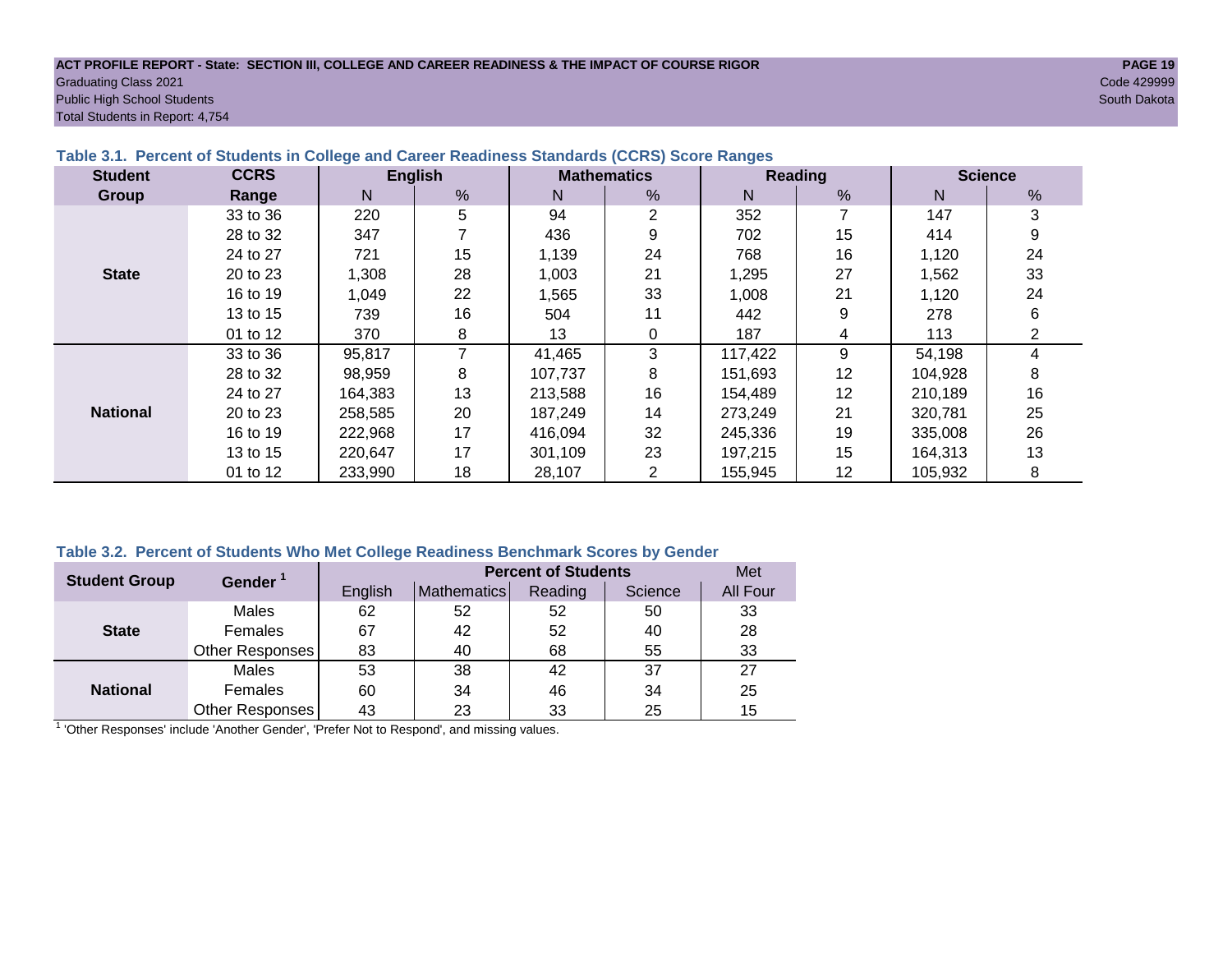Graduating Class 2021 Code 429999

Public High School Students South Dakota (Control of the Control of the Control of the Control of the Control of the Control of the Control of the Control of the Control of the Control of the Control of the Control of the

Total Students in Report: 4,754

**Table 3.3. Percent of Students Who Met ACT College Readiness Benchmark Scores by Race/Ethnicity**

| <b>Student</b>  |                                        |           | <b>English</b> | <b>Mathematics</b> | Reading | <b>Science</b> | <b>All Four</b> | <b>STEM</b> |
|-----------------|----------------------------------------|-----------|----------------|--------------------|---------|----------------|-----------------|-------------|
| <b>Group</b>    | <b>Race/Ethnicity</b>                  | N         | %              | %                  | %       | %              | %               | %           |
|                 | <b>All Students</b>                    | 4,754     | 65             | 46                 | 52      | 45             | 30              | 22          |
|                 | Black/African American                 | 85        | 40             | 21                 | 26      | 20             | $12 \,$         | 11          |
|                 | American Indian/Alaska Native          | 195       | 19             | 11                 | 19      | 9              |                 | 3           |
|                 | White                                  | 3,899     | 69             | 50                 | 55      | 48             | 32              | 23          |
| <b>State</b>    | Hispanic/Latino                        | 187       | 53             | 29                 | 41      | 28             | 18              | 11          |
|                 | Asian                                  | 85        | 60             | 54                 | 47      | 46             | 35              | 32          |
|                 | Native Hawaiian/Other Pacific Islander | 0         |                |                    |         |                |                 |             |
|                 | Two or More Races                      | 229       | 56             | 41                 | 43      | 38             | 24              | 17          |
|                 | Prefer Not to Respond                  | 74        | 65             | 45                 | 61      | 50             | 34              | 23          |
|                 | <b>All Students</b>                    | 1,295,349 | 56             | 36                 | 44      | 35             | 25              | 19          |
|                 | Black/African American                 | 153,641   | 28             | 10                 | 18      | 11             |                 | 3           |
|                 | American Indian/Alaska Native          | 10,094    | 30             | 13                 | 22      | 14             |                 | b.          |
|                 | White                                  | 698,565   | 67             | 44                 | 53      | 44             | 31              | 24          |
| <b>National</b> | Hispanic/Latino                        | 181,958   | 41             | 22                 | 31      | 22             | 14              | 10          |
|                 | Asian                                  | 54,272    | 76             | 67                 | 64      | 61             | 52              | 48          |
|                 | Native Hawaiian/Other Pacific Islander | 3,450     | 33             | 18                 | 23      | 16             | 11              | 8           |
|                 | Two or More Races                      | 58,528    | 58             | 35                 | 46      | 36             | 25              | 19          |
|                 | Prefer Not to Respond                  | 134,841   | 46             | 29                 | 36      | 29             | 20              | 16          |

#### **Table 3.4. Likely ACT National Career Readiness Certificate (NCRC) Level Based Upon ACT Composite Score<sup>1</sup>**

| <b>Student</b>  |                       |         |      | Average   |
|-----------------|-----------------------|---------|------|-----------|
| Group           | <b>ACT NCRC Level</b> | N       | $\%$ | Composite |
|                 | Platinum              | 789     | 17   | 29.5      |
|                 | Gold                  | 1,456   | 31   | 23.8      |
| <b>State</b>    | Silver                | 1,793   | 38   | 19.1      |
|                 | <b>Bronze</b>         | 663     | 14   | 14.9      |
|                 | Needs Improvement     | 53      |      | 11.7      |
|                 | Platinum              | 225,006 | 17   | 30.3      |
|                 | Gold                  | 277,376 | 21   | 23.8      |
| <b>National</b> | Silver                | 381,864 | 29   | 18.9      |
|                 | <b>Bronze</b>         | 328,553 | 25   | 14.5      |
|                 | Needs Improvement     | 82,550  | 6    | 11.5      |

<sup>1</sup>The ACT Composite scores associated with at least a 50% chance of earning each ACT NCRC level or higher are: 13 for Bronze, 17 for Silver, 22 for Gold, and 27 for Platinum. Based on those cut scores, students who earned an ACT Composite score of less than 13 are classified as 'Needs improvement' as they are unlikely to obtain an ACT NCRC. Students with an ACT Composite score of 13 to 16 are classified as 'Bronze' as they are likely to obtain a Bronze NCRC, 17 to 21 as 'Silver', 22 to 26 as 'Gold', and 27 or above as 'Platinum'. Visit www.act.org/NCRC-indicator to learn more.

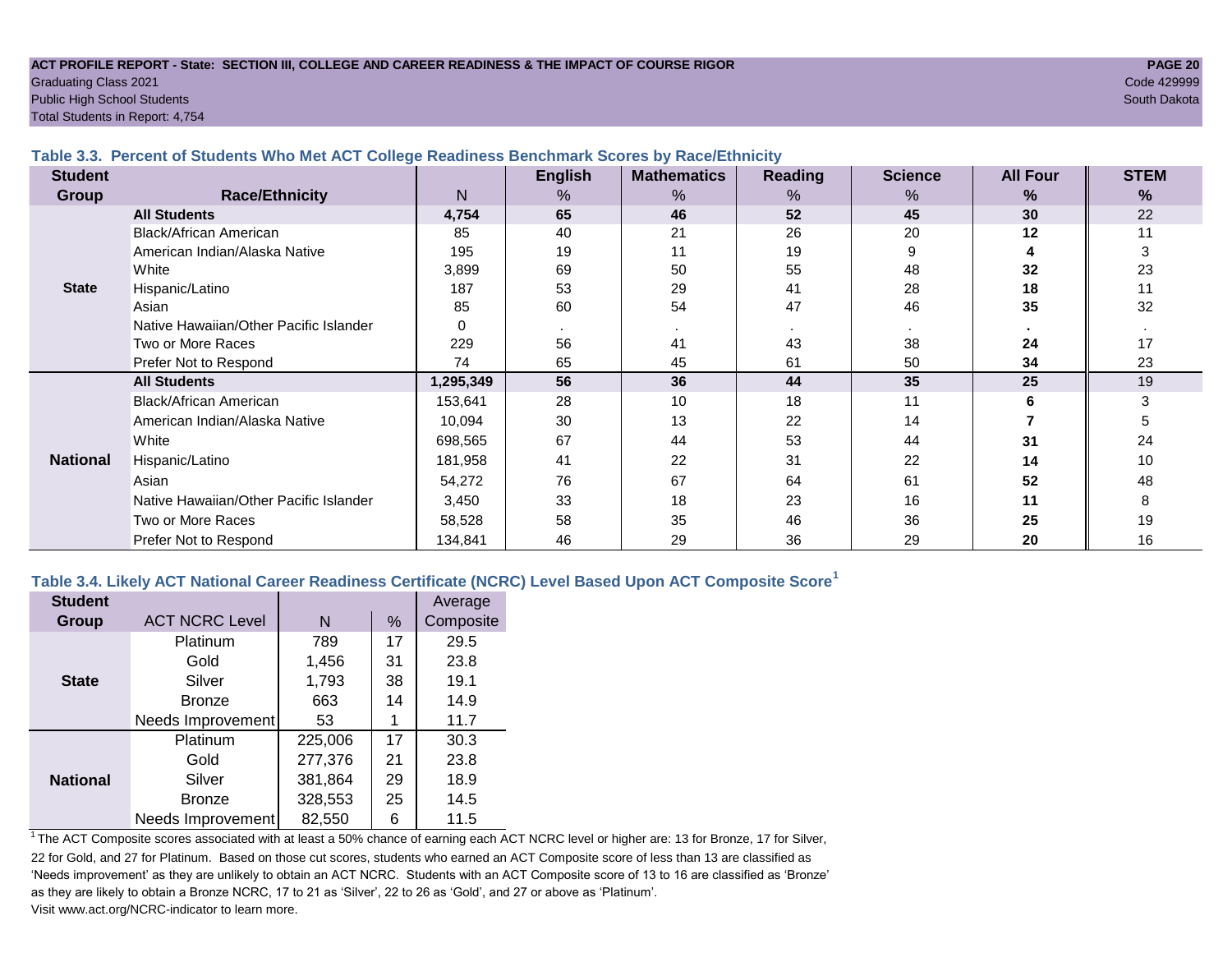#### Graduating Class 2021 Code 429999

Public High School Students South Dakota (Control of the Control of the Control of the Control of the Control of the Control of the Control of the Control of the Control of the Control of the Control of the Control of the

Total Students in Report: 4,754

| <b>Student</b>  | <b>Curriculum</b>         | N       | <b>English</b> |      | <b>Mathematics</b> |      | Reading |      | <b>Science</b> |      | <b>Composite<sup>4</sup></b> |      | <b>STEM</b> |      |
|-----------------|---------------------------|---------|----------------|------|--------------------|------|---------|------|----------------|------|------------------------------|------|-------------|------|
| Group           | <b>Taken</b>              |         | %              | Avg  | $\%$               | Avg  | %       | Avg  | %              | Avg  | %                            | Ava  | %           | Avg  |
|                 | Core or More <sup>4</sup> | 3,927   | 69             | 20.9 | 50                 | 21.8 | 55      | 22.9 | 48             | 22.3 | 33                           | 22.1 | 24          | 22.3 |
| <b>State</b>    | Less than Core            | 660     | 51             | 18.2 | 29                 | 19.2 | 38      | 20.3 | 31             | 20.7 | 18                           | 19.6 | 10          | 20.0 |
|                 | Missing                   | 167     | 24             | 15.4 | 15                 | 17.2 | 23      | 18.0 |                | 17.8 | 10                           | 17.2 |             | 17.8 |
|                 | Core or More              | 599,682 | 72             | 22.1 | 49                 | 21.8 | 57      | 23.2 | 48             | 22.4 | 36                           | 22.5 | 28          | 22.4 |
| <b>National</b> | Less than Core            | 229,759 | 48             | 18.4 | ົ                  | 18.8 | 36      | 19.8 | 27             | 19.4 | 18                           | 19.2 | 10<br>ت ا   | 19.3 |
|                 | Missing                   | 465,908 | 39             | 16.8 | າາ<br>ے            | 18.7 | 30      | 18.5 | 22             | 18.5 | 14                           | 18.1 |             | 18.5 |

#### **Table 3.5. College Readiness Benchmark Percent and Average ACT Scores by Overall High School Curriculum**

 $1$  "Curriculum Taken" reflects overall high school curriculum in this table.

<sup>2</sup> "Core or More" results correspond to students taking four or more years of English AND three or more years each of math, social studies, and natural science.

 $3$  Zero years or no coursework information reported in one or more content areas.

<sup>4</sup> Composite College Readiness Benchmark % results reflect students who met all four subject-area benchmarks.

#### **Table 3.6. College Readiness Benchmark Percent and Average ACT Scores by Content-Specific Curriculum**

| <b>Student</b>  | <b>Curriculum</b>         | <b>English</b> |    |      | <b>Mathematics</b> |               |      | <b>Reading</b> |    |      | <b>Science</b> |    |      |
|-----------------|---------------------------|----------------|----|------|--------------------|---------------|------|----------------|----|------|----------------|----|------|
| <b>Group</b>    | <b>Taken</b>              | N              | %  | Avg  |                    | $\frac{0}{0}$ | Avg  |                | %  | Avg  | N              | %  | Avg  |
|                 | Core or More <sup>2</sup> | 4.431          | 67 | 20.6 | 4.462              | 49            | 21.6 | 4.498          | 53 | 22.6 | 4,260          | 47 | 22.2 |
| <b>State</b>    | Less than Core            | 182            | 58 | 18.9 | 140                |               | 16.5 | 99             | 29 | 19.6 | 342            | 30 | 20.0 |
|                 | Missing                   | 141            | 18 | 14.8 | 152                | 13            | 17.0 | 157            | 22 | 17.9 | 152            | 15 | 17.4 |
|                 | Core or More              | 789.281        | 67 | 21.3 | 793.620            | 45            | 21.2 | 738.095        | 53 | 22.6 | 705.623        | 46 | 22.1 |
| <b>National</b> | Less than Core            | 56.980         | 38 | 16.6 | 44,627             |               | 16.0 | 99.996         | 36 | 19.8 | 131.559        | 22 | 18.5 |
|                 | Missing                   | 449,088        | 39 | 16.8 | 457,102            | 22            | 18.1 | 457,258        | 30 | 18.5 | 458,167        | 23 | 18.5 |

<sup>1</sup> "Curriculum Taken" reflects content-specific curriculum in this table.

<sup>2</sup> "Core or More" results correspond to students taking four or more years of English or three or more years of math, social studies, or natural science, respectively.

For instance, Reading "Core or More" results correspond to students taking three or more years of social studies, regardless of courses taken in other content areas.

 $3$  Zero years or no coursework information reported in the specified content area.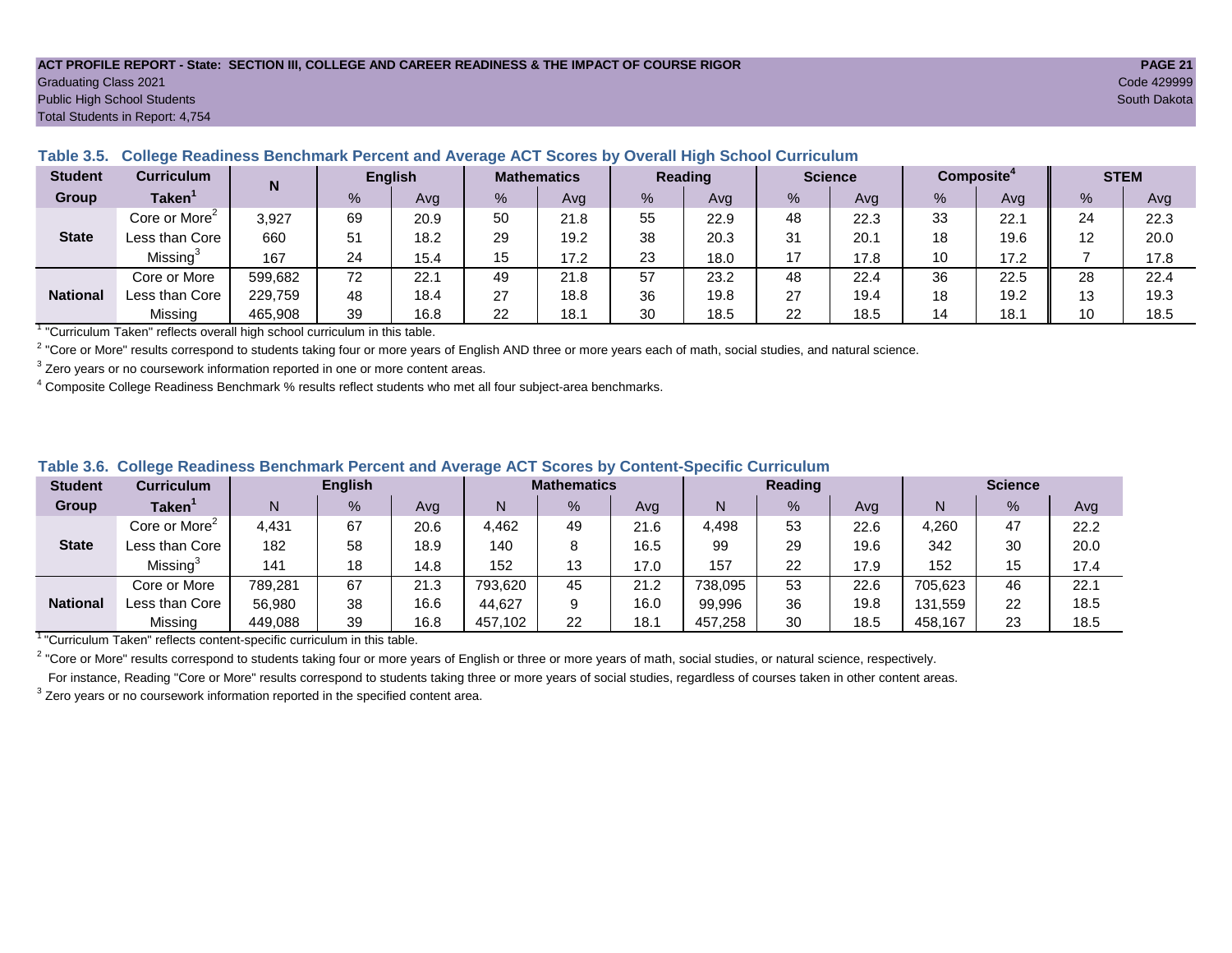Graduating Class 2021 Code 429999 Public High School Students South Dakota

Total Students in Report: 4,754

#### **Table 3.7. College Readiness Benchmark (CRB) Percent and Average ACT Scores by Common Course Patterns**

| <b>Course Pattern</b>                            |       |                                  | <b>State</b>       |                                     |              |                                  | <b>National</b> |                                     |
|--------------------------------------------------|-------|----------------------------------|--------------------|-------------------------------------|--------------|----------------------------------|-----------------|-------------------------------------|
|                                                  |       | <b>Percent Taking</b>            | Avg ACT            | Percent Who Met                     |              | <b>Percent Taking</b>            | Avg ACT         | Percent Who Met                     |
| <b>ENGLISH COURSE PATTERN</b>                    | N     | Pattern                          | English            | <b>Benchmark</b>                    | $\mathsf{N}$ | Pattern                          | English         | <b>Benchmark</b>                    |
| Eng 9, Eng 10, Eng 11, Eng 12, & Other English   | 1,278 | 27                               | 21.6               | 71                                  | 165,958      | 13                               | 22.3            | 72                                  |
| Eng 9, Eng 10, Eng 11, Eng 12                    | 3,153 | 66                               | 20.2               | 65                                  | 623,323      | 48                               | 21.1            | 65                                  |
| Less than 4 years of English                     | 182   | $\overline{4}$                   | 18.9               | 58                                  | 56,980       | 4                                | 16.6            | 38                                  |
| Zero years / no English courses reported         | 141   | 3                                | 14.8               | 18                                  | 449,088      | 35                               | 16.8            | 39                                  |
|                                                  |       |                                  |                    |                                     |              |                                  |                 |                                     |
|                                                  |       | <b>Percent Taking</b>            | Avg ACT            | Percent Who Met                     |              | <b>Percent Taking</b>            | Avg ACT         | Percent Who Met                     |
| <b>MATHEMATICS COURSE PATTERN</b>                | N     | Pattern                          | Math               | <b>Benchmark</b>                    | N            | Pattern                          | Math            | <b>Benchmark</b>                    |
| Alg 1, Alg 2, Geom, Trig, & Calc                 | 152   | 3                                | 24.1               | 70                                  | 41,584       | 3                                | 23.2            | 61                                  |
| Alg 1, Alg 2, Geom, Trig, & Other Adv Math       | 346   | $\overline{7}$                   | 21.7               | 50                                  | 58,940       | 5                                | 21.4            | 49                                  |
| Alg 1, Alg 2, Geom, & Trig                       | 190   | 4                                | 21.1               | 46                                  | 38,353       | 3                                | 18.8            | 26                                  |
| Alg 1, Alg 2, Geom, & Other Adv Math             | 1,289 | 27                               | 20.7               | 42                                  | 179,211      | 14                               | 19.1            | 28                                  |
| Other comb of 4 or more years of Math            | 1,527 | 32                               | 24.0               | 69                                  | 326,953      | 25                               | 24.1            | 66                                  |
| Alg 1, Alg 2, & Geom                             | 630   | 13                               | 17.7               | 16                                  | 98,409       | 8                                | 16.5            | 9                                   |
| Other comb of 3 or 3.5 years of Math             | 328   | $\overline{7}$                   | 20.1               | 35                                  | 50,170       | 4                                | 19.5            | 32                                  |
| Less than 3 years of Math                        | 140   | 3                                | 16.5               | 8                                   | 44,627       | 3                                | 16.0            | 9                                   |
| Zero years / no Math courses reported            | 152   | 3                                | 17.0               | 13                                  | 457,102      | 35                               | 18.1            | 22                                  |
|                                                  |       |                                  |                    |                                     |              |                                  |                 |                                     |
|                                                  |       | <b>Percent Taking</b>            | Avg ACT            | Percent Who Met                     |              | <b>Percent Taking</b>            | Avg ACT         | Percent Who Met                     |
| SOCIAL SCIENCE COURSE PATTERN                    | N     | Pattern                          | Reading            | <b>Benchmark</b>                    | N            | Pattern                          | Reading         | <b>Benchmark</b>                    |
| US Hist, World Hist, Am Gov, & Other Hist        | 28    | $\mathbf 1$                      | 21.3               | 43                                  | 25,929       | $\overline{2}$                   | 22.6            | 53                                  |
| Other comb of 4 or more years Social Science     | 3,241 | 68                               | 23.0               | 56                                  | 400,925      | 31                               | 23.3            | 57                                  |
| US Hist, World Hist, & Am Gov                    | 47    | $\mathbf{1}$                     | 19.4               | 21                                  | 63,786       | 5                                | 19.9            | 37                                  |
| Other comb of 3 or 3.5 years of Social Science   | 1,182 | 25                               | 21.6               | 47                                  | 247,455      | 19                               | 22.1            | 50                                  |
| Less than 3 years of Social Science              | 99    | $\overline{c}$                   | 19.6               | 29                                  | 99,996       | 8                                | 19.8            | 36                                  |
| Zero years / no Social Science courses reported  | 157   | 3                                | 17.9               | 22                                  | 457,258      | 35                               | 18.5            | 30                                  |
|                                                  |       |                                  |                    |                                     |              |                                  |                 |                                     |
|                                                  |       | <b>Percent Taking</b><br>Pattern | Avg ACT<br>Science | Percent Who Met<br><b>Benchmark</b> |              | <b>Percent Taking</b><br>Pattern | Avg ACT         | Percent Who Met<br><b>Benchmark</b> |
| NATURAL SCIENCE COURSE PATTERN                   | N     |                                  |                    |                                     | N            |                                  | Science         |                                     |
| Gen Sci <sup>1</sup> , Bio, Chem, & Phys         | 1,741 | 37                               | 23.1               | 54                                  | 326,363      | 25                               | 22.9            | 52                                  |
| Bio, Chem, Phys                                  | 582   | 12                               | 23.8               | 60                                  | 109,874      | 8                                | 24.0            | 60                                  |
| Gen Sci <sup>1</sup> , Bio, Chem                 | 1,796 | 38                               | 20.9               | 36                                  | 244,298      | 19                               | 20.4            | 33                                  |
| Other comb of 3 years of Natural Science         | 141   | 3                                | 20.6               | 36                                  | 25,088       | 2                                | 19.2            | 26                                  |
| Less than 3 years of Natural Science             | 342   | $\overline{7}$                   | 20.0               | 30                                  | 131,559      | 10                               | 18.5            | 22                                  |
| Zero years / no Natural Science courses reported | 152   | 3                                | 17.4               | 15                                  | 458,167      | 35                               | 18.5            | 23                                  |

<sup>1</sup>Includes General, Physical and Earth Sciences.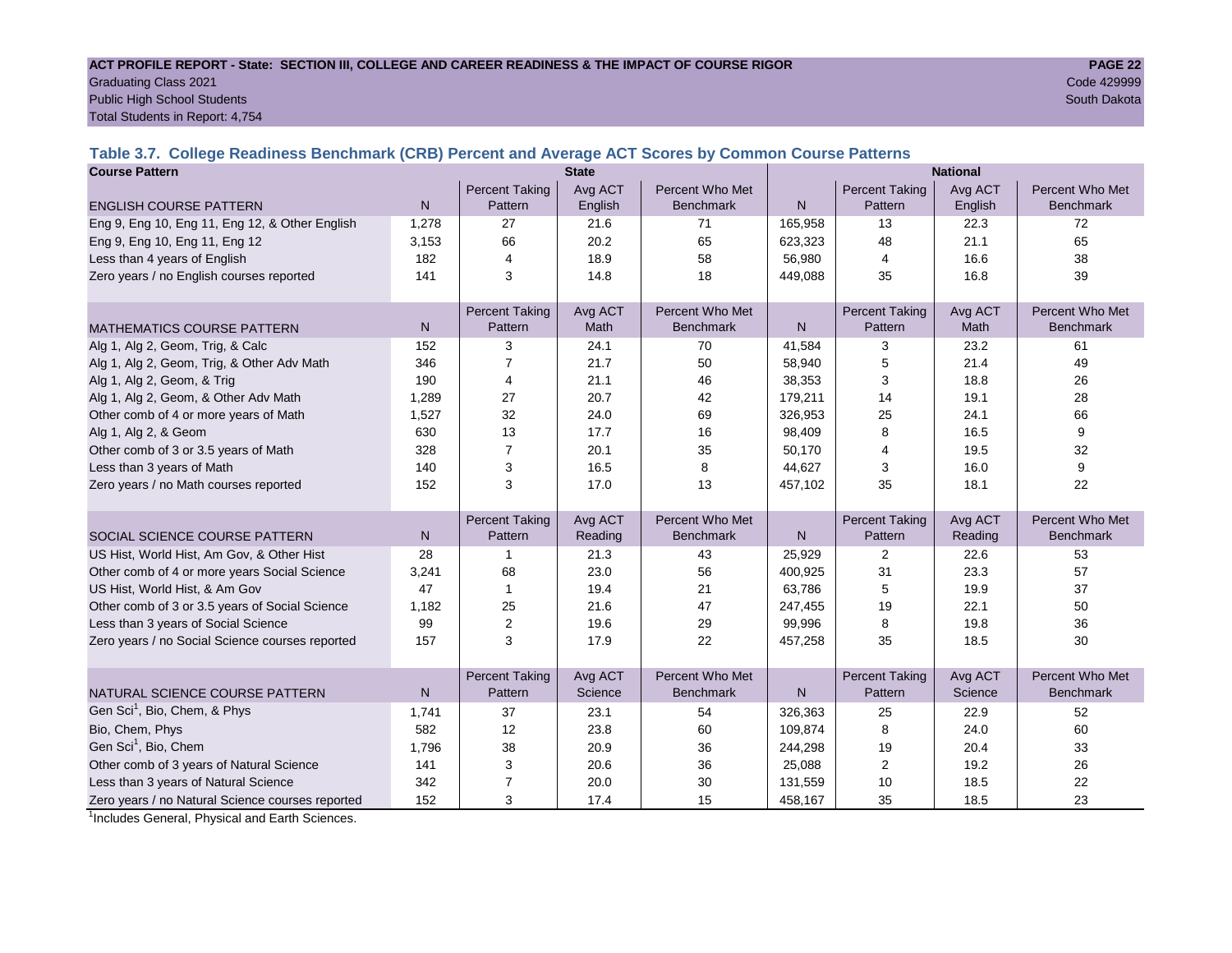#### **ACT PROFILE REPORT - State: SECTION III, COLLEGE AND CAREER READINESS & THE IMPACT OF COURSE RIGOR PAGE 23** Graduating Class 2021 Code 429999

Public High School Students South Dakota

Total Students in Report: 4,754

#### **Table 3.8. College Readiness Benchmark (CRB) Percent and Average ACT Scores for Gender by Common Course Patterns**

| <b>Course Pattern</b>                            |                |                         | <b>Males</b> |                  |              |                | <b>Females</b> |                  |                | Other Responses <sup>1</sup> |            |                  |
|--------------------------------------------------|----------------|-------------------------|--------------|------------------|--------------|----------------|----------------|------------------|----------------|------------------------------|------------|------------------|
|                                                  |                |                         | <b>ACT</b>   | % Who Met        |              |                | <b>ACT</b>     | % Who Met        |                |                              | <b>ACT</b> | % Who Met        |
| <b>ENGLISH COURSE PATTERN</b>                    | N              | Percent                 | English      | <b>Benchmark</b> | N            | Percent        | English        | Benchmark        | ${\sf N}$      | Percent                      | English    | <b>Benchmark</b> |
| Eng 9, Eng 10, Eng 11, Eng 12, & Other English   | 473            | 23                      | 21.2         | 68               | 794          | 30             | 21.8           | 73               | 11             | 28                           | 23.2       | 91               |
| Eng 9, Eng 10, Eng 11, Eng 12                    | 1,421          | 70                      | 20.0         | 64               | 1,708        | 64             | 20.3           | 66               | 24             | 60                           | 23.0       | 83               |
| Less than 4 years of English                     | 77             | $\overline{4}$          | 17.9         | 52               | 102          | $\overline{4}$ | 19.6           | 62               | 3              | 8                            | 21.3       | 100              |
| Zero years / no English courses reported         | 71             | 3                       | 14.1         | 14               | 68           | 3              | 15.6           | 24               | 2              | 5                            | 10.5       | $\mathbf 0$      |
|                                                  |                |                         | <b>ACT</b>   | % Who Met        |              |                | <b>ACT</b>     | % Who Met        |                |                              | <b>ACT</b> | % Who Met        |
| <b>MATHEMATICS COURSE PATTERN</b>                | N              | Percent                 | Math         | <b>Benchmark</b> | N            | Percent        | Math           | <b>Benchmark</b> | N              | Percent                      | Math       | <b>Benchmark</b> |
| Alg 1, Alg 2, Geom, Trig, & Calc                 | 73             | 4                       | 24.7         | 75               | 78           | 3              | 23.4           | 65               | -1             | 3                            | 35.0       | 100              |
| Alg 1, Alg 2, Geom, Trig, & Other Adv Math       | 126            | 6                       | 22.8         | 60               | 218          | 8              | 21.2           | 44               | $\overline{2}$ | 5                            | 18.5       | $\mathbf 0$      |
| Alg 1, Alg 2, Geom, & Trig                       | 90             | 4                       | 21.8         | 52               | 94           | 4              | 20.3           | 38               | 6              | 15                           | 24.0       | 67               |
| Alg 1, Alg 2, Geom, & Other Adv Math             | 446            | 22                      | 21.3         | 46               | 838          | 31             | 20.4           | 39               | 5              | 13                           | 21.2       | 20               |
| Other comb of 4 or more years of Math            | 730            | 36                      | 24.9         | 75               | 785          | 29             | 23.1           | 63               | 12             | 30                           | 22.3       | 58               |
| Alg 1, Alg 2, & Geom                             | 287            | 14                      | 18.5         | 23               | 337          | 13             | 17.1           | 9                | 6              | 15                           | 16.7       | $\mathbf 0$      |
| Other comb of 3 or 3.5 years of Math             | 153            | $\overline{7}$          | 20.3         | 35               | 170          | 6              | 19.8           | 35               | 5              | 13                           | 21.6       | 40               |
| Less than 3 years of Math                        | 63             | 3                       | 16.8         | 8                | 76           | 3              | 16.1           | $\overline{7}$   |                | 3                            | 22.0       | 100              |
| Zero years / no Math courses reported            | 74             | $\boldsymbol{\Delta}$   | 16.9         | 11               | 76           | 3              | 17.2           | 16               | $\mathbf{2}$   | 5                            | 14.5       | $\mathbf 0$      |
|                                                  |                |                         | <b>ACT</b>   | % Who Met        |              |                | <b>ACT</b>     | % Who Met        |                |                              | <b>ACT</b> | % Who Met        |
| SOCIAL SCIENCE COURSE PATTERN                    | N              | Percent                 | Reading      | <b>Benchmark</b> | $\mathsf{N}$ | Percent        | Reading        | <b>Benchmark</b> | N              | Percent                      | Reading    | Benchmark        |
| US Hist, World Hist, Am Gov, & Other Hist        | 19             | -1                      | 22.4         | 58               | 9            | $\Omega$       | 19.1           | 11               | $\mathbf 0$    | $\mathbf 0$                  |            |                  |
| Other comb of 4 or more years Social Science     | 1,316          | 64                      | 23.0         | 57               | 1,896        | 71             | 23.0           | 56               | 29             | 73                           | 25.9       | 72               |
| US Hist, World Hist, & Am Gov                    | 22             | $\overline{\mathbf{1}}$ | 19.7         | 27               | 25           | $\mathbf{1}$   | 19.2           | 16               | 0              | 0                            |            |                  |
| Other comb of 3 or 3.5 years of Social Science   | 551            | 27                      | 21.5         | 45               | 622          | 23             | 21.7           | 48               | 9              | 23                           | 23.1       | 67               |
| Less than 3 years of Social Science              | 53             | 3                       | 20.0         | 34               | 46           | $\overline{2}$ | 19.1           | 24               | 0              | $\mathbf 0$                  |            |                  |
| Zero years / no Social Science courses reported  | 81             | $\boldsymbol{\Delta}$   | 18.1         | 26               | 74           | 3              | 17.8           | 19               | 2              | 5                            | 13.0       | $\Omega$         |
|                                                  |                |                         | <b>ACT</b>   | % Who Met        |              |                | <b>ACT</b>     | % Who Met        |                |                              | <b>ACT</b> | % Who Met        |
| NATURAL SCIENCE COURSE PATTERN                   | N <sub>1</sub> | Percent                 | Science      | <b>Benchmark</b> | N.           | Percent        | Science        | <b>Benchmark</b> | N              | Percent                      | Science    | <b>Benchmark</b> |
| Gen Sci <sup>2</sup> , Bio, Chem, & Phys         | 848            | 42                      | 23.8         | 60               | 880          | 33             | 22.4           | 49               | 13             | 33                           | 23.0       | 46               |
| Bio, Chem, Phys                                  | 257            | 13                      | 24.1         | 62               | 320          | 12             | 23.5           | 59               | 5              | 13                           | 25.6       | 80               |
| Gen Sci <sup>1</sup> , Bio, Chem                 | 635            | 31                      | 21.3         | 41               | 1,146        | 43             | 20.7           | 33               | 15             | 38                           | 24.1       | 67               |
| Other comb of 3 years of Natural Science         | 78             | $\overline{4}$          | 21.5         | 45               | 62           | $\overline{2}$ | 19.4           | 24               |                | 3                            | 23.0       | 100              |
| Less than 3 years of Natural Science             | 146            | $\overline{7}$          | 19.9         | 27               | 192          | $\overline{7}$ | 20.1           | 33               | 4              | 10                           | 21.8       | 25               |
| Zero years / no Natural Science courses reported | 78             | 4                       | 17.5         | 19               | 72           | 3              | 17.3           | 11               | 2              | 5                            | 16.5       | $\mathbf 0$      |

<sup>1</sup> 'Other Responses' include 'Another Gender', 'Prefer Not to Respond', and missing values.

 $2$  Includes General, Physical and Earth Sciences.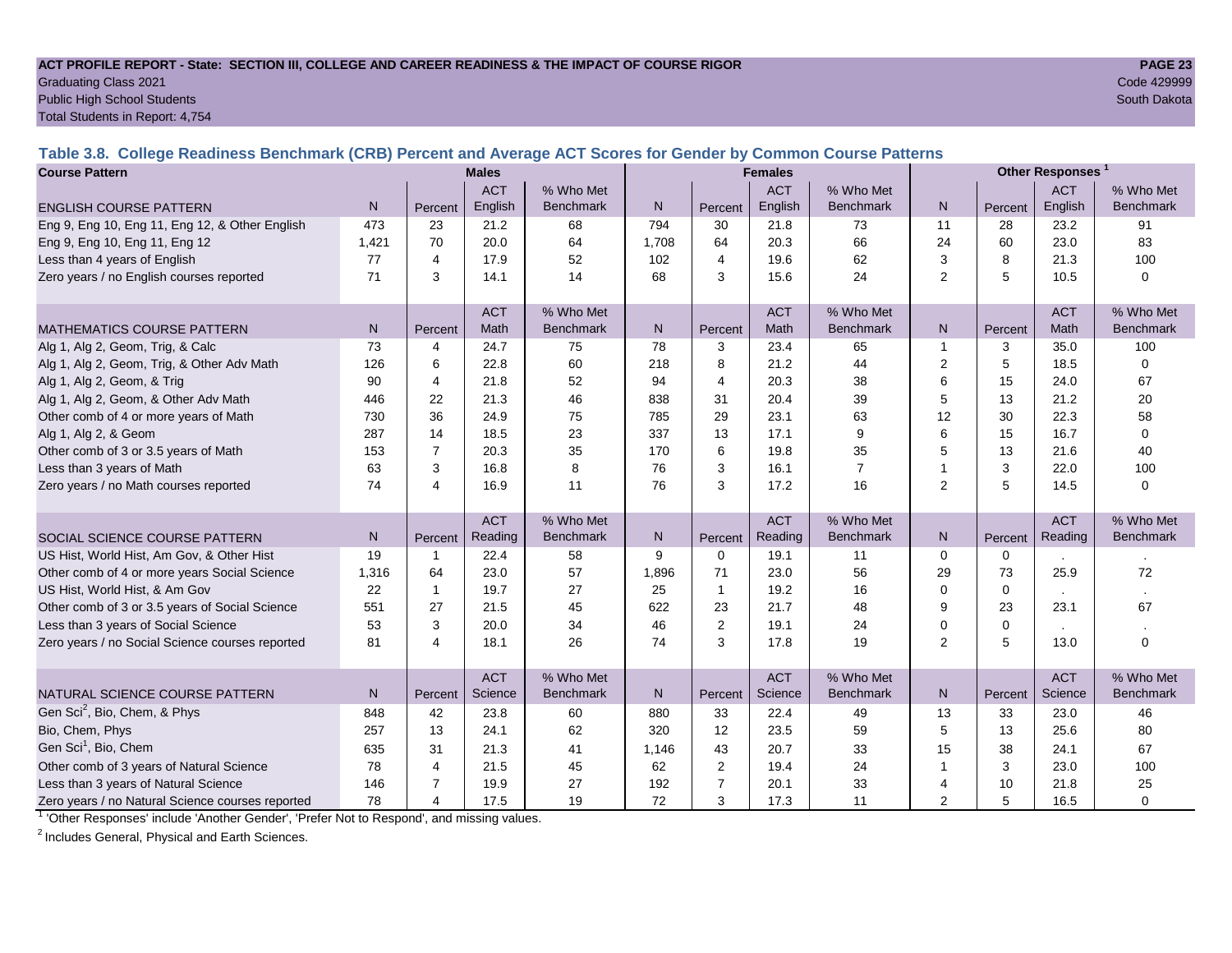### This page intentionally left blank.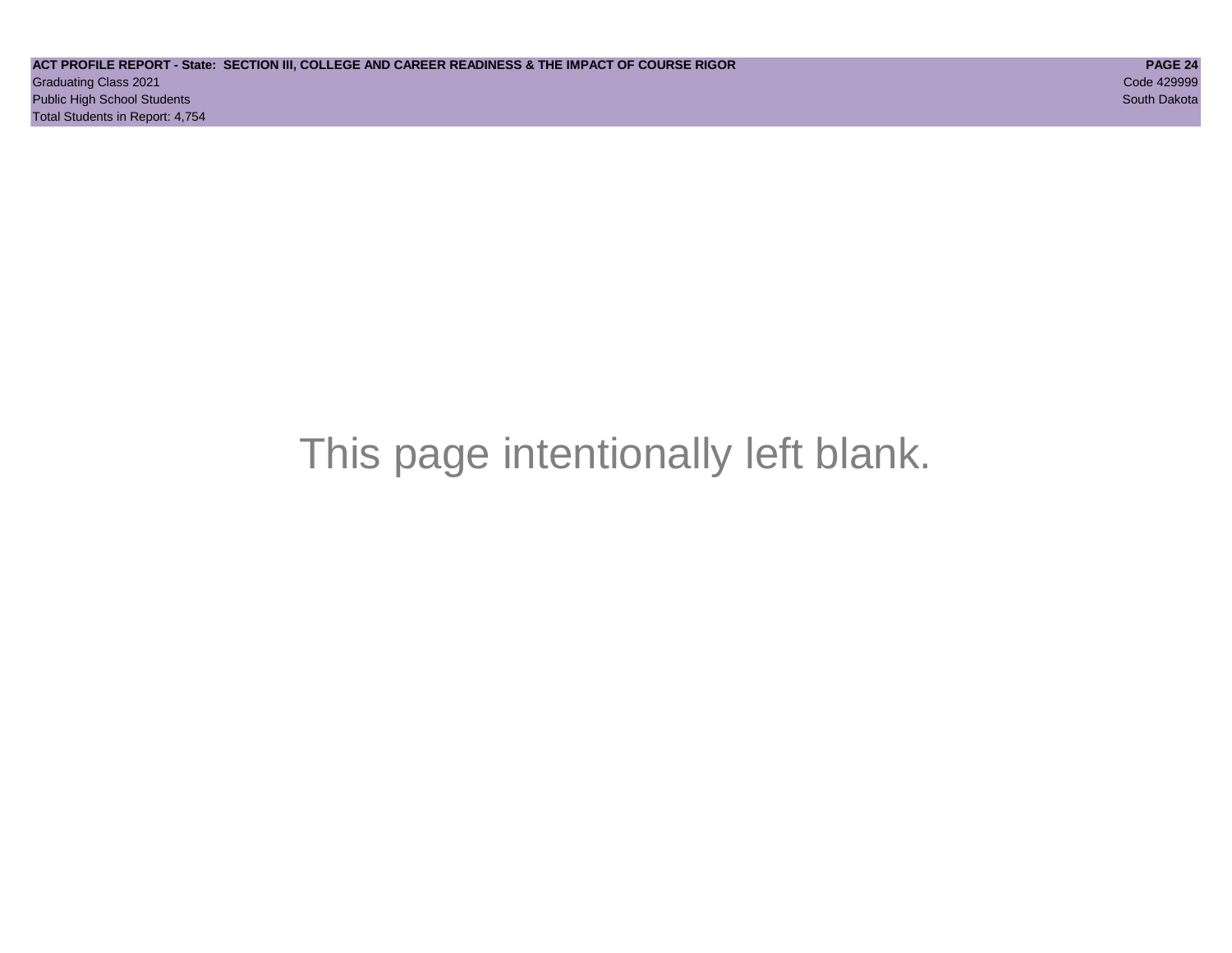# Section IV Career and Educational Aspirations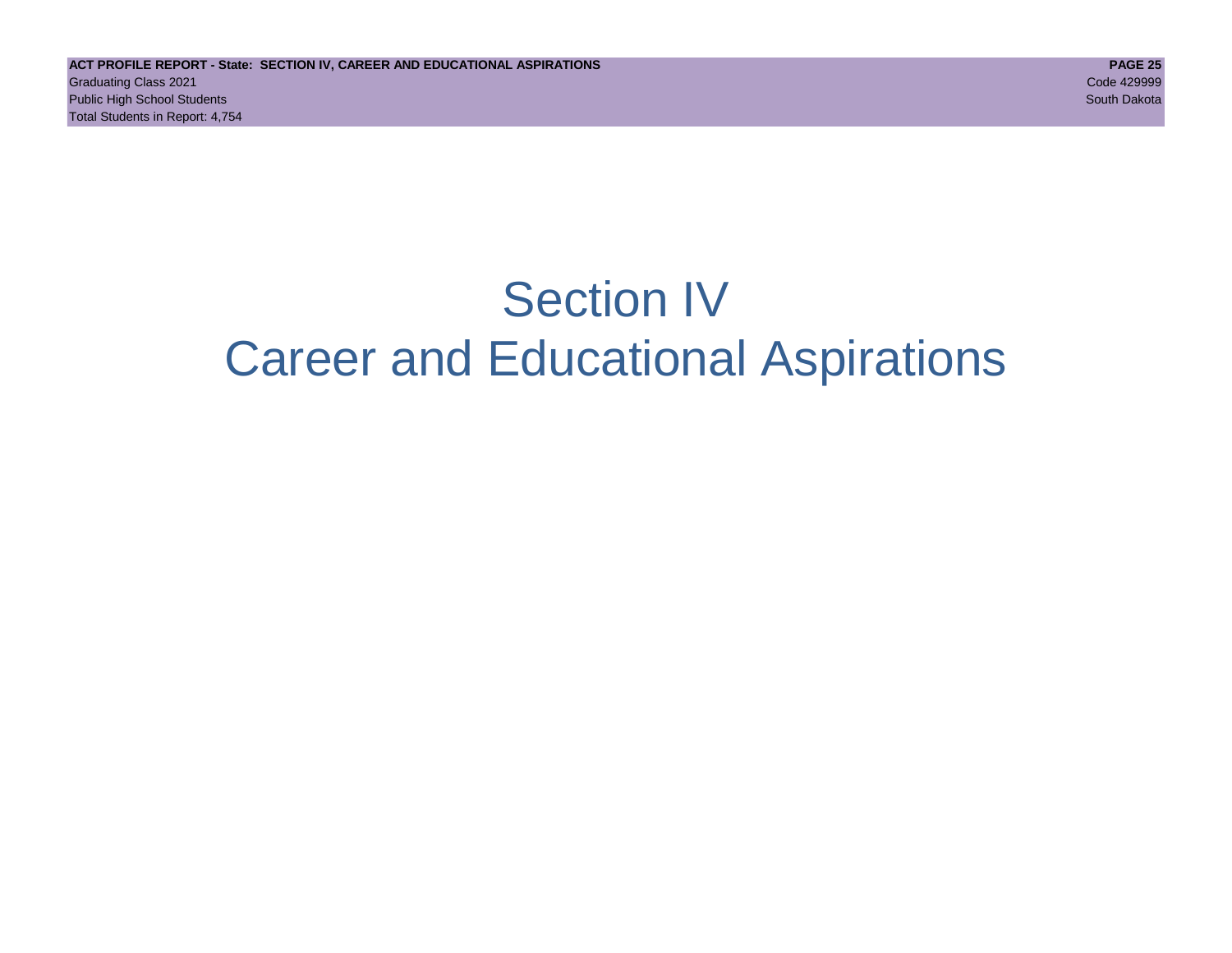

#### **Figure 4.1. Average ACT Composite Scores by Race and Student Postsecondary Aspirations\***

\*Missing columns reflect combinations of race/ethnicity and postsecondary aspiration in which one or both indicators are missing.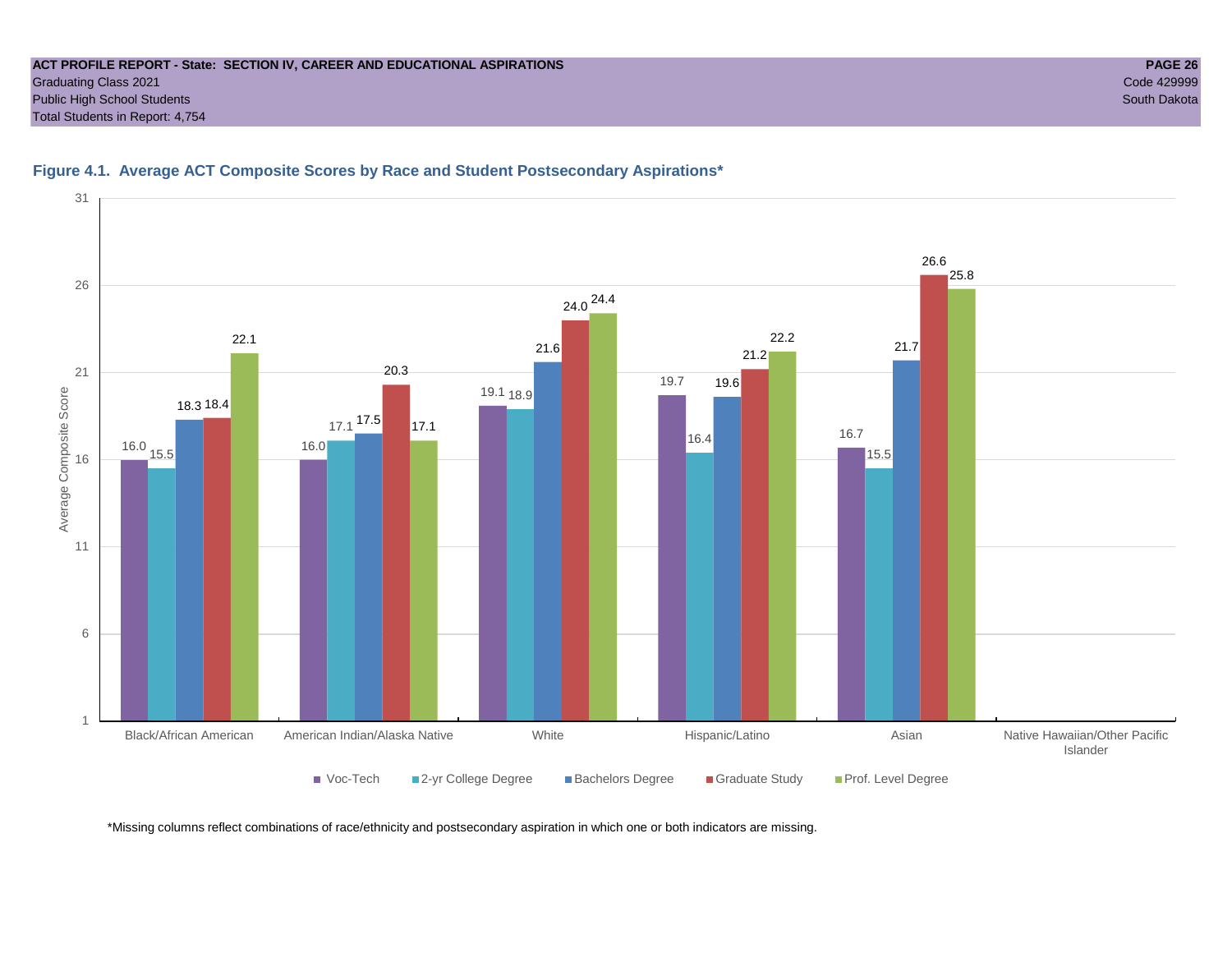#### **ACT PROFILE REPORT - State: SECTION IV, CAREER AND EDUCATIONAL ASPIRATIONS PAGE 27**

Graduating Class 2021 Code 429999

Public High School Students South Dakota

Total Students in Report: 4,754

|  |  | Table 4.1.  Distribution of Planned Educational Majors for All Students by College Plans |  |  |  |  |  |  |  |
|--|--|------------------------------------------------------------------------------------------|--|--|--|--|--|--|--|
|--|--|------------------------------------------------------------------------------------------|--|--|--|--|--|--|--|

|                                              | <b>All Students</b> |                      |                 |          | Plan on 2 Years or Less of College |                 | Plan on 4 Years or More of College |                |                 |  |
|----------------------------------------------|---------------------|----------------------|-----------------|----------|------------------------------------|-----------------|------------------------------------|----------------|-----------------|--|
| <b>Planned Educational Major</b>             | N <sup>1</sup>      | Percent <sup>2</sup> | Avg ACT<br>Comp | N.       | Percent                            | Avg ACT<br>Comp | N                                  | Percent        | Avg ACT<br>Comp |  |
| Agriculture & Natural Resources Conservation | 197                 |                      | 19.3            | 58       | 13                                 | 17.8            | 136                                | З              | 20.0            |  |
| Architecture                                 | 47                  |                      | 21.7            |          | 2                                  | 17.7            | 39                                 |                | 22.6            |  |
| Area, Ethnic, & Multidisciplinary Studies    | 2                   | $\Omega$             | 22.0            | $\Omega$ | $\Omega$                           |                 | 2                                  | $\Omega$       | 22.0            |  |
| Arts: Visual & Performing                    | 160                 | 3                    | 21.3            | 12       | 3                                  | 18.0            | 140                                |                | 21.7            |  |
| <b>Business</b>                              | 398                 | 8                    | 20.9            | 47       | 10                                 | 18.5            | 342                                | 9              | 21.3            |  |
| Communications                               | 40                  |                      | 21.1            | 2        | $\Omega$                           | 19.0            | 36                                 | $\overline{1}$ | 21.1            |  |
| Community, Family, & Personal Services       | 76                  | 2                    | 19.1            | 11       | 2                                  | 16.7            | 63                                 | $\overline{2}$ | 19.5            |  |
| <b>Computer Science &amp; Mathematics</b>    | 208                 |                      | 23.7            | 15       | 3                                  | 18.1            | 186                                |                | 24.2            |  |
| Education                                    | 355                 |                      | 21.4            |          | $\Omega$                           | 27.0            | 345                                | 9              | 21.4            |  |
| Engineering                                  | 298                 | 6                    | 24.5            | 12       | 3                                  | 22.0            | 276                                | 7              | 24.7            |  |
| Engineering Technology & Drafting            | 47                  |                      | 23.0            | 10       | $\overline{2}$                     | 22.0            | 37                                 | $\overline{1}$ | 23.2            |  |
| English & Foreign Languages                  | 34                  |                      | 24.9            | 2        | $\Omega$                           | 16.0            | 30                                 |                | 25.2            |  |
| Health Administration & Assisting            | 111                 | 2                    | 19.7            | 26       | 6                                  | 18.6            | 79                                 | $\overline{2}$ | 20.2            |  |
| Health Sciences & Technologies               | 1,068               | 22                   | 21.8            | 99       | 22                                 | 18.4            | 944                                | 24             | 22.1            |  |
| Philosophy, Religion, & Theology             | 14                  | $\Omega$             | 21.4            | $\Omega$ | $\Omega$                           |                 | 13                                 | $\Omega$       | 21.5            |  |
| Repair, Production, & Construction           | 80                  | 2                    | 19.5            | 64       | 14                                 | 19.4            | 14                                 | $\Omega$       | 20.0            |  |
| Sciences: Biological & Physical              | 342                 |                      | 23.4            | 3        |                                    | 20.0            | 328                                | 8              | 23.5            |  |
| Social Sciences & Law                        | 284                 | 6                    | 22.4            |          |                                    | 14.8            | 271                                | 7              | 22.6            |  |
| Undecided                                    | 807                 | 17                   | 21.1            | 83       | 18                                 | 18.2            | 617                                | 16             | 21.7            |  |
| No Response                                  | 184                 |                      | 17.8            |          |                                    | 16.0            | 4                                  | $\Omega$       | 17.0            |  |

1 2-Year and 4-Year "N" counts do not reflect "Missing" and "Other" college plans, therefore they may not add up to the N count for All Students.

<sup>2</sup> Percent of students tested within College Plan groups (All Students, 2-Year, 4-Year).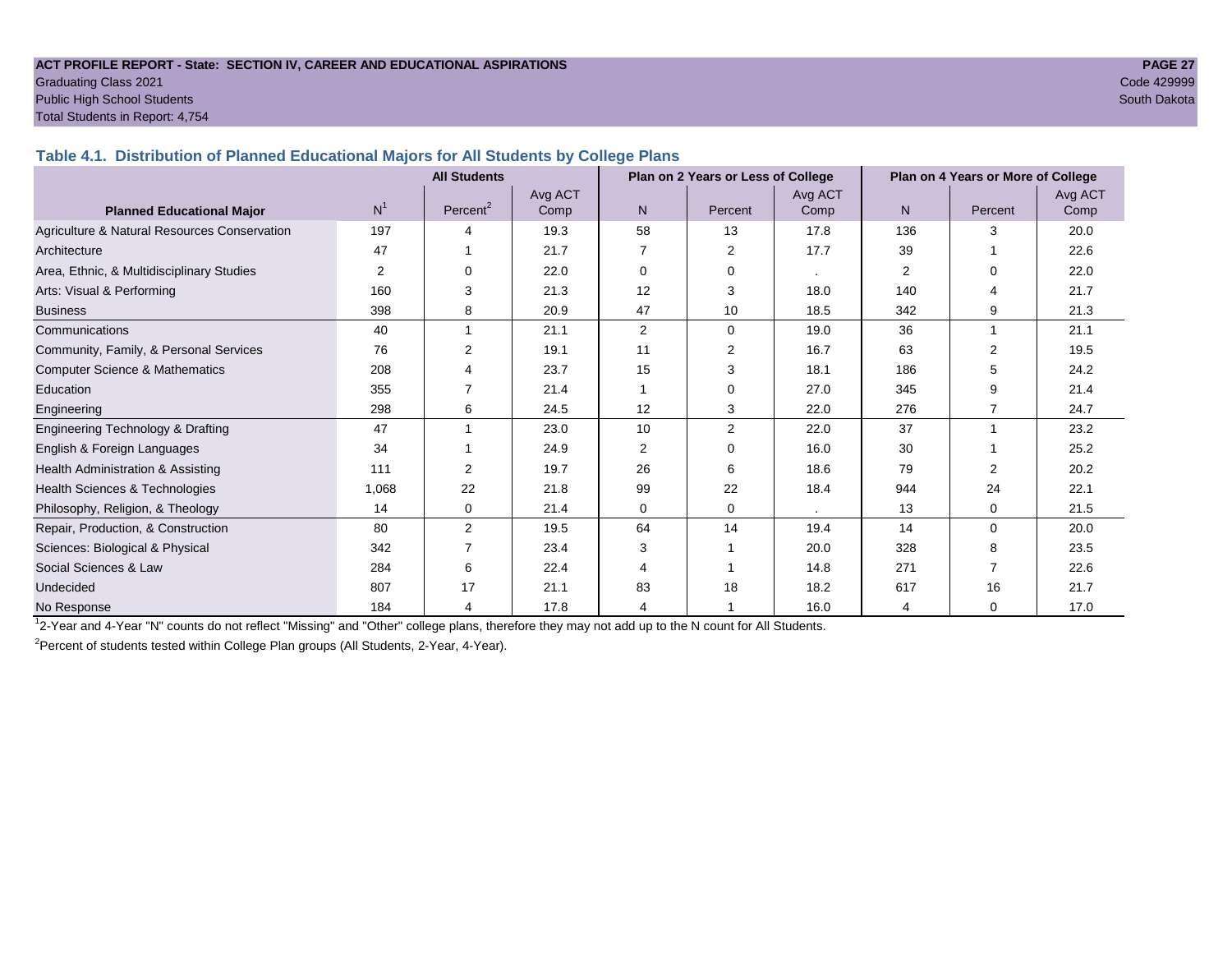#### **ACT PROFILE REPORT - State: SECTION IV, CAREER AND EDUCATIONAL ASPIRATIONS PAGE 28**

Graduating Class 2021 Code 429999 Public High School Students South Dakota (Control of the Control of the Control of the Control of the Control of the Control of the Control of the Control of the Control of the Control of the Control of the Control of the

### **Table 4.2. Average ACT Composite Scores for Racial/Ethnic Groups by Post-Secondary Educational Aspirations**

| <b>All Racial/Ethnic Groups</b><br><b>Combined</b><br><b>Educational Degree</b> |       | <b>Black/African American</b> |    | American Indian/ Alaska Native |    |         | White | <b>Hispanic/Latino</b> |            |         |
|---------------------------------------------------------------------------------|-------|-------------------------------|----|--------------------------------|----|---------|-------|------------------------|------------|---------|
| <b>Aspirations</b>                                                              | N     | Average                       | N. | Average                        | N  | Average | Ν     | Average                | N.         | Average |
| Voc-Tech                                                                        | 113   | 18.9                          |    | 16.0                           |    | 16.0    | 97    | 19.1                   | $\sqrt{2}$ | 19.7    |
| 2-yr College Degree                                                             | 347   | 18.4                          |    | 15.5                           | 22 | 17.1    | 283   | 18.9                   | 14         | 16.4    |
| <b>Bachelors Degree</b>                                                         | 2,595 | 21.3                          | 44 | 18.3                           | 63 | 17.5    | 2,200 | 21.6                   | 102        | 19.6    |
| <b>Graduate Study</b>                                                           | 494   | 23.8                          |    | 18.4                           |    | 20.3    | 433   | 24.0                   | 14         | 21.2    |
| Prof. Level Degree                                                              | 814   | 24.1                          | 16 | 22.1                           | 16 | 17.1    | 663   | 24.4                   | 30         | 22.2    |
| Other                                                                           | 60    | 19.2                          |    | 13.7                           |    | 15.8    | 45    | 20.3                   |            | 17.8    |
| No Response                                                                     | 331   | 19.4                          |    | 17.0                           | 80 | 14.7    | 178   | 21.7                   | 20         | 17.8    |

| <b>All Racial/Ethnic Groups</b><br><b>Combined</b><br><b>Educational Degree</b> |       | Asian   |    |         | Native Hawaiian/<br><b>Other Pacific Islander</b> |         | Two or more races | Prefer not to respond/<br><b>No Response</b> |    |         |
|---------------------------------------------------------------------------------|-------|---------|----|---------|---------------------------------------------------|---------|-------------------|----------------------------------------------|----|---------|
| <b>Aspirations</b>                                                              | N.    | Average | N. | Average | N.                                                | Average | N                 | Average                                      | N. | Average |
| Voc-Tech                                                                        | 113   | 18.9    |    | 16.7    |                                                   |         |                   | 16.8                                         |    | 20.0    |
| 2-yr College Degree                                                             | 347   | 18.4    | 6  | 15.5    |                                                   |         | 13                | 16.2                                         |    | 17.0    |
| <b>Bachelors Degree</b>                                                         | 2,595 | 21.3    | 40 | 21.7    |                                                   |         | 119               | 19.9                                         | 27 | 23.4    |
| <b>Graduate Study</b>                                                           | 494   | 23.8    |    | 26.6    |                                                   |         | 23                | 24.8                                         |    | 26.3    |
| Prof. Level Degree                                                              | 814   | 24.1    | 21 | 25.8    |                                                   |         | 54                | 22.7                                         | 14 | 25.0    |
| Other                                                                           | 60    | 19.2    |    | 16.0    |                                                   |         |                   | 16.5                                         |    | 16.0    |
| No Response                                                                     | 331   | 19.4    |    | 22.3    |                                                   |         | 13                | 19.2                                         | 23 | 19.5    |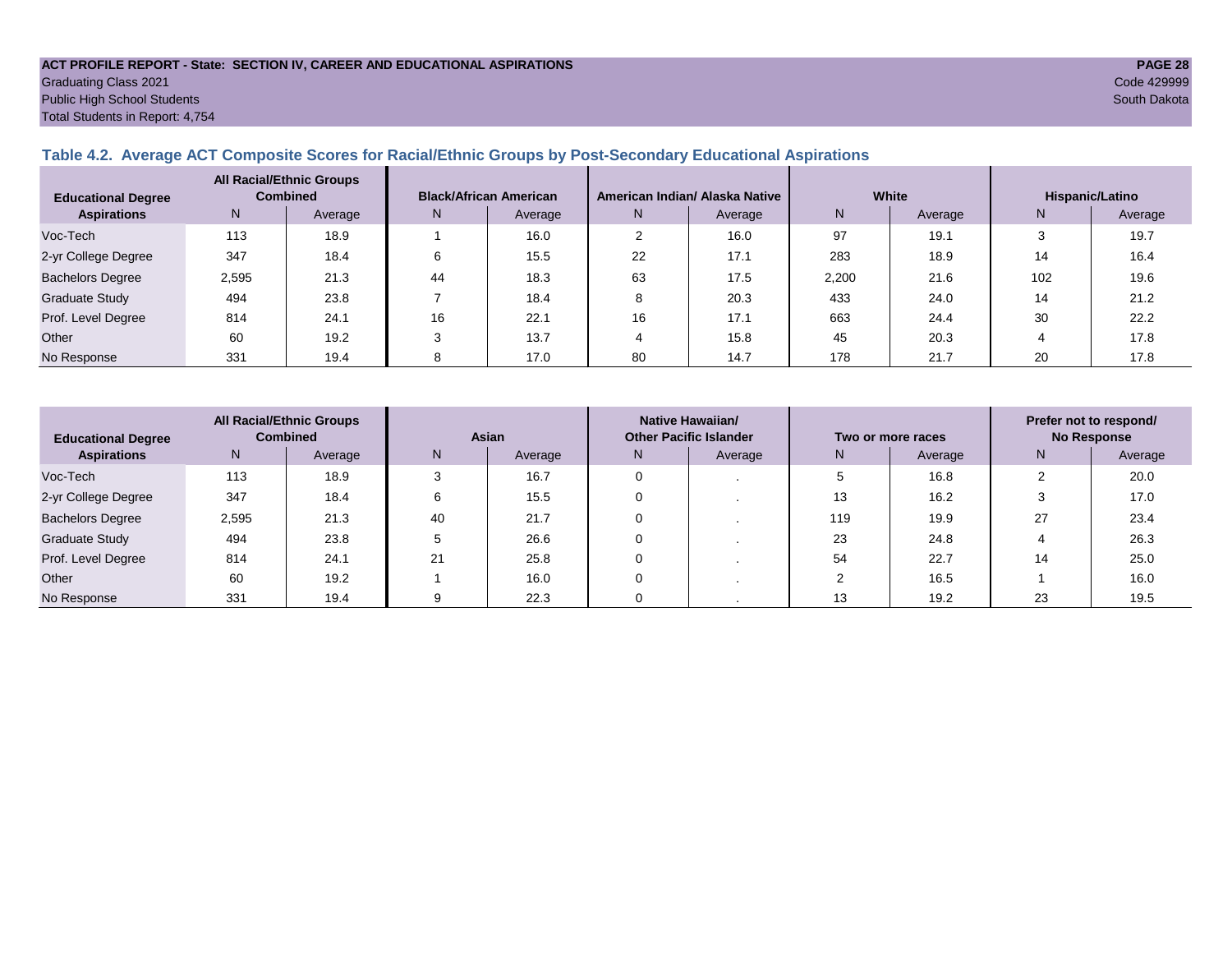#### **ACT PROFILE REPORT - State: SECTION IV, CAREER AND EDUCATIONAL ASPIRATIONS PAGE 29**

Graduating Class 2021 Code 429999 Public High School Students

Total Students in Report: 4,754

#### **Table 4.3. Students' Score Report Preferences at Time of Testing**

|                                     |              | <b>Percent of Students in</b> |                           |         |                                           |                |         |           |       |                |                |
|-------------------------------------|--------------|-------------------------------|---------------------------|---------|-------------------------------------------|----------------|---------|-----------|-------|----------------|----------------|
|                                     |              |                               | <b>Number of Students</b> |         | <b>College Readiness Standards Ranges</b> |                |         |           |       |                |                |
|                                     |              |                               |                           | 2nd-6th |                                           |                |         |           |       |                |                |
| Name                                | <b>State</b> | Total                         | 1st Choice                | Choice  | $01 - 12$                                 | $13 - 15$      | $16-19$ | $20 - 23$ | 24-27 | 28-32          | 33-36          |
| SOUTH DAKOTA STATE UNIVERSITY       | South Dakota | 1,483                         | 661                       | 822     | $\mathbf{1}$                              | 6              | 26      | 30        | 24    | 12             | 2              |
| UNIVERSITY OF SOUTH DAKOTA          | South Dakota | 1,048                         | 361                       | 687     | $\mathbf 0$                               | 6              | 26      | 30        | 25    | 11             | 1              |
| <b>BLACK HILLS STATE UNIVERSITY</b> | South Dakota | 441                           | 203                       | 238     | 1                                         | 9              | 33      | 32        | 17    | 7              |                |
| <b>DAKOTA STATE UNIVERSITY</b>      | South Dakota | 363                           | 151                       | 212     | $\Omega$                                  | 8              | 23      | 32        | 23    | 12             |                |
| NORTHERN STATE UNIVERSITY           | South Dakota | 361                           | 122                       | 239     | 1                                         | 10             | 27      | 31        | 23    | 7              | 1              |
| SOUTH DAKOTA SCH OF MINES/TECH      | South Dakota | 319                           | 141                       | 178     | $\mathbf{1}$                              | 2              | 12      | 25        | 30    | 24             | 6              |
| <b>AUGUSTANA UNIVERSITY</b>         | South Dakota | 317                           | 136                       | 181     | $\mathbf 1$                               | 6              | 18      | 26        | 26    | 21             | $\overline{2}$ |
| LAKE AREA TECHNICAL INSTITUTE       | South Dakota | 311                           | 152                       | 159     | $\overline{2}$                            | 14             | 37      | 30        | 14    | 5              | $\Omega$       |
| SOUTHEAST TECHNICAL INSTITUTE       | South Dakota | 306                           | 124                       | 182     | $\overline{1}$                            | 15             | 37      | 29        | 14    | 3              | $\Omega$       |
| UNIVERSITY OF SIOUX FALLS           | South Dakota | 302                           | 80                        | 222     | $\mathbf{1}$                              | 8              | 26      | 29        | 26    | 10             | $\mathbf 1$    |
| MITCHELL TECHNICAL INSTITUTE        | South Dakota | 239                           | 76                        | 163     | $\mathbf{1}$                              | 13             | 37      | 33        | 13    | $\overline{4}$ | 0              |
| UNIVERSITY OF MINNESOTA-TWIN CITIES | Minnesota    | 212                           | 52                        | 160     | $\mathbf 0$                               | 3              | 14      | 19        | 33    | 23             | $\overline{7}$ |
| UNIVERSITY OF NEBRASKA AT LINCOLN   | Nebraska     | 178                           | 32                        | 146     | $\Omega$                                  | 3              | 16      | 26        | 30    | 21             | 4              |
| DAKOTA WESLEYAN UNIVERSITY          | South Dakota | 170                           | 45                        | 125     | $\Omega$                                  | 5              | 32      | 36        | 18    | 8              | 0              |
| NORTH DAKOTA STATE UNIVERSITY       | North Dakota | 138                           | 22                        | 116     | $\Omega$                                  | 5              | 28      | 21        | 30    | 14             | $\overline{2}$ |
| WESTERN DAKOTA TECHNICAL INSTITUTE  | South Dakota | 98                            | 34                        | 64      | $\overline{2}$                            | 17             | 39      | 27        | 9     | 6              | $\Omega$       |
| <b>MOUNT MARTY COLLEGE</b>          | South Dakota | 85                            | 29                        | 56      | $\mathbf{1}$                              | $\overline{7}$ | 39      | 26        | 22    | 5              | $\Omega$       |
| MINNESOTA STATE UNIVERSITY MANKATO  | Minnesota    | 83                            | 15                        | 68      | 0                                         | $\overline{2}$ | 27      | 33        | 29    | 6              | 4              |
| <b>ARIZONA STATE UNIVERSITY</b>     | Arizona      | 65                            | 25                        | 40      | $\Omega$                                  | 6              | 32      | 22        | 20    | 12             | 8              |
| <b>CHADRON STATE COLLEGE</b>        | Nebraska     | 63                            | 23                        | 40      | 3                                         | 13             | 29      | 33        | 14    | 8              | $\mathbf 0$    |
| <b>IOWA STATE UNIVERSITY</b>        | lowa         | 61                            | 17                        | 44      | $\mathbf 0$                               | 5              | 15      | 25        | 25    | 21             | 10             |
| <b>GRAND CANYON UNIVERSITY</b>      | Arizona      | 47                            | 22                        | 25      | $\mathbf 0$                               | 9              | 28      | 32        | 23    | 9              | 0              |
| UNIVERSITY OF IOWA                  | lowa         | 45                            | 6                         | 39      | $\Omega$                                  | $\overline{2}$ | 13      | 22        | 42    | 16             | 4              |
| MONTANA STATE UNIVERSITY-BOZEMAN    | Montana      | 44                            | 14                        | 30      | $\Omega$                                  | 5              | 9       | 16        | 36    | 25             | 9              |
| <b>NCAA ELIGIBILITY CENTER</b>      | Indiana      | 43                            | 15                        | 28      | $\mathbf 0$                               | $\overline{2}$ | 21      | 37        | 21    | 16             | $\overline{2}$ |
| <b>COLORADO STATE UNIVERSITY</b>    | Colorado     | 42                            | 11                        | 31      | $\Omega$                                  | $\overline{2}$ | 29      | 33        | 17    | 19             | $\overline{0}$ |
| UNIVERSITY OF WYOMING               | Wyoming      | 42                            | 9                         | 33      | $\Omega$                                  | $\overline{2}$ | 26      | 33        | 21    | 14             | $\overline{2}$ |
| <b>CREIGHTON UNIVERSITY</b>         | Nebraska     | 37                            | 5                         | 32      | 0                                         | 3              | 5       | 8         | 43    | 38             | 3              |
| MINNESOTA STATE UNIVERSITY MOORHEAD | Minnesota    | 37                            | 13                        | 24      | $\Omega$                                  | 3              | 27      | 27        | 27    | 16             | $\Omega$       |
| UNIVERSITY OF NORTH DAKOTA          | North Dakota | 36                            | 11                        | 25      | $\Omega$                                  | 6              | 14      | 42        | 22    | 17             | 0              |
| All Other Institutions              |              | 1,810                         | 453                       | 1,357   | $\mathbf{1}$                              | 6              | 20      | 25        | 24    | 18             | 6              |
| Total                               |              | 8.826                         | 3,060                     | 5,766   | $\overline{1}$                            | $\overline{7}$ | 25      | 28        | 23    | 13             | 3              |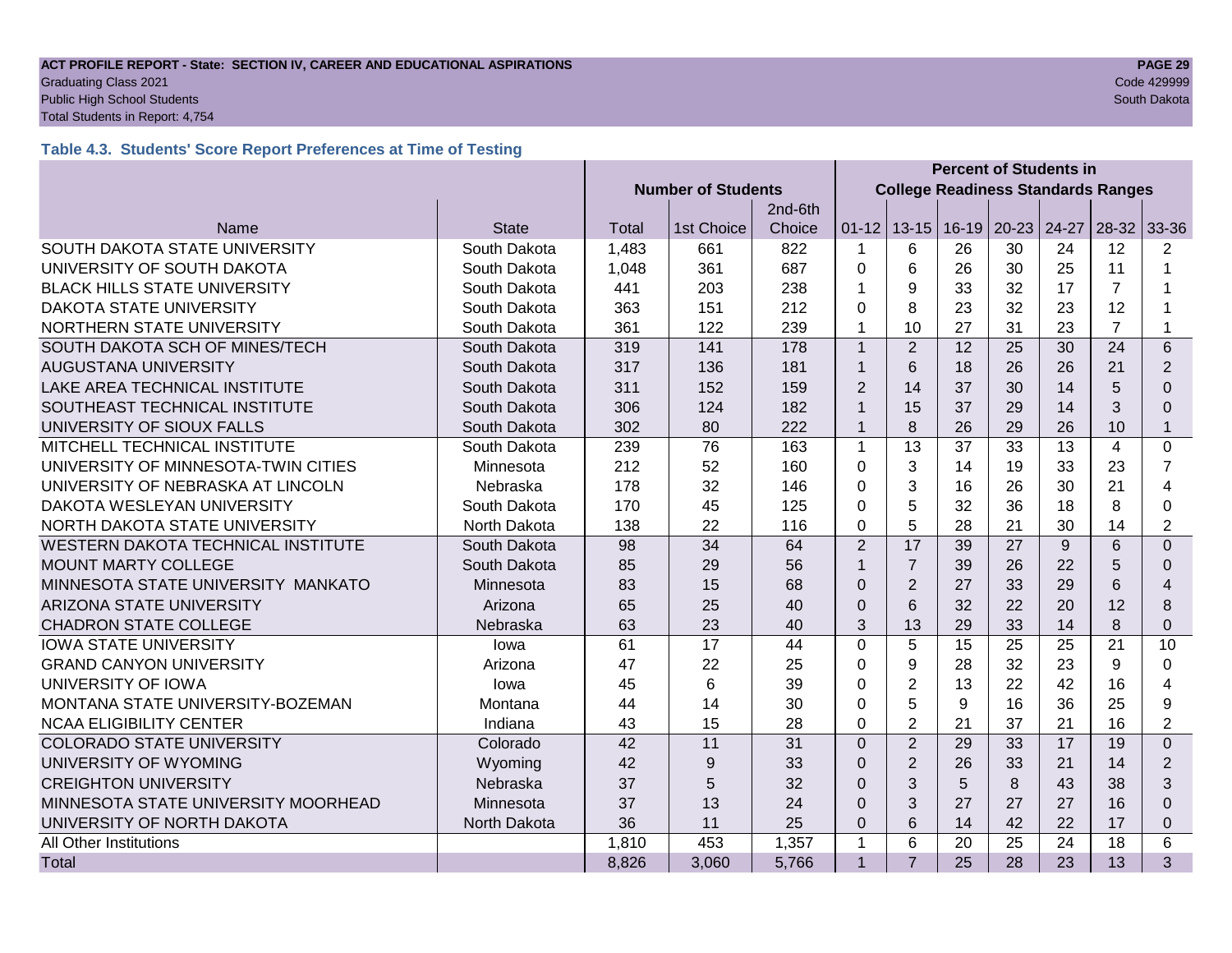### This page intentionally left blank.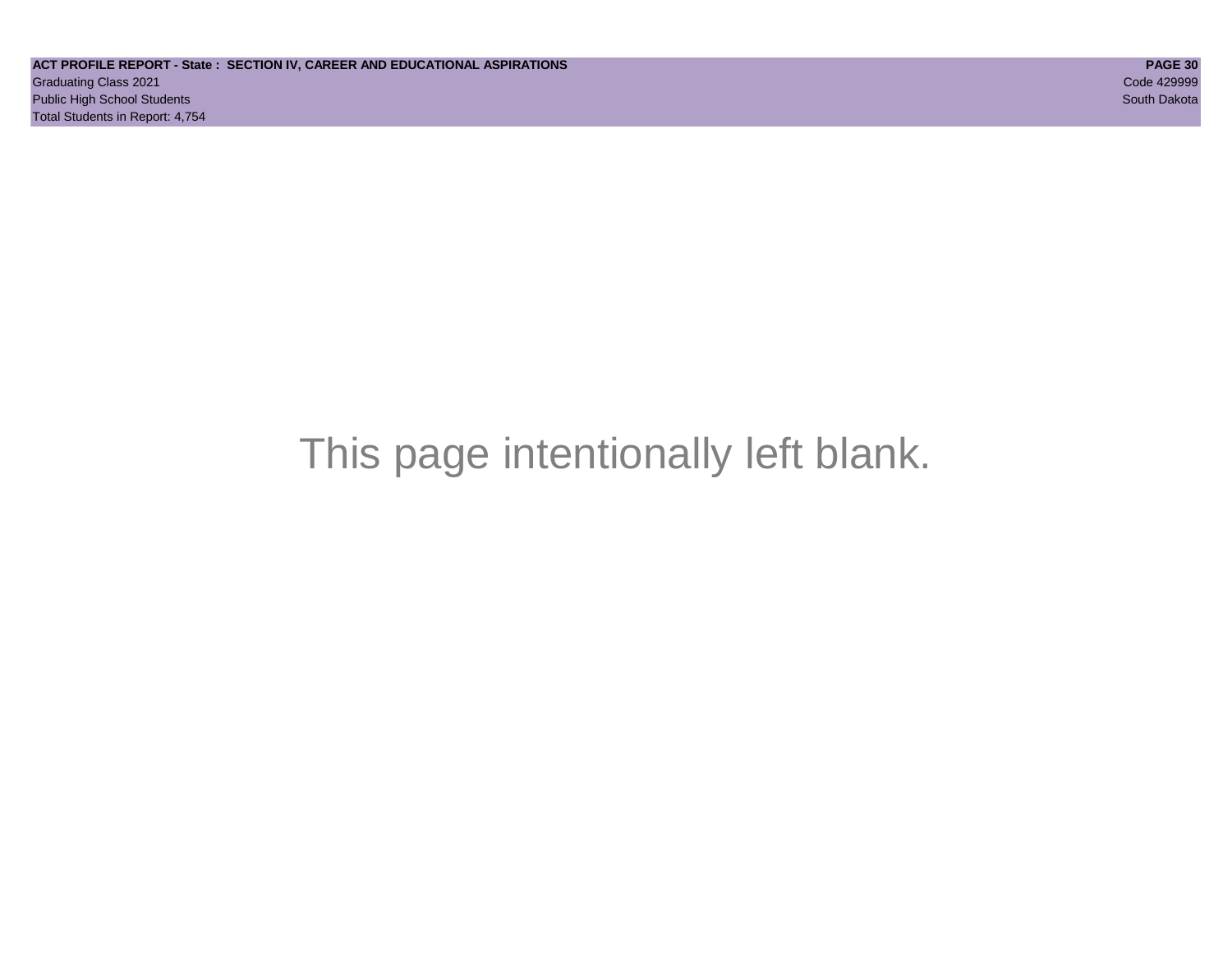# Section V Optional Writing Test Results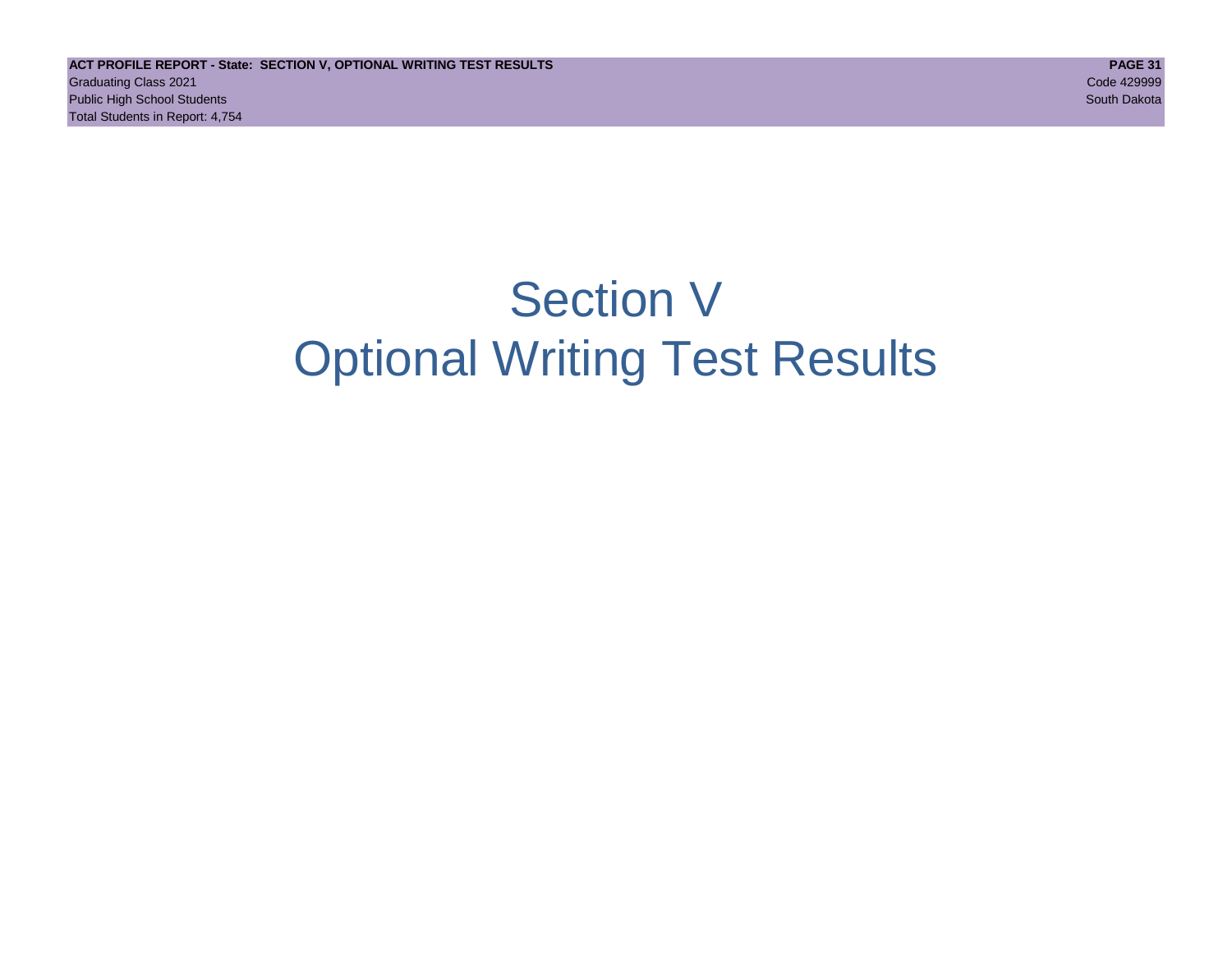



■State ■National

\*Missing columns reflect race/ethnicity groupings that are missing.